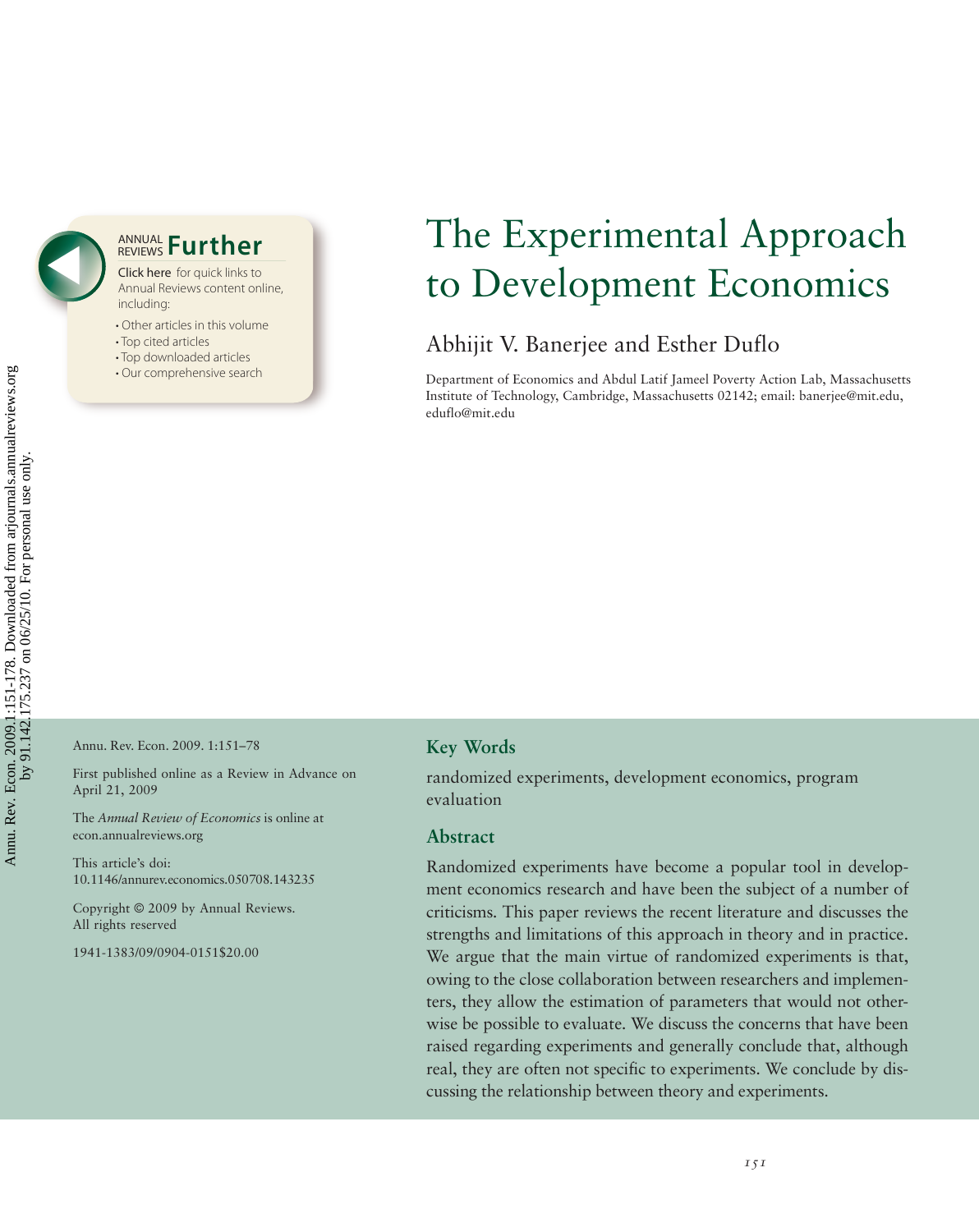#### 1. INTRODUCTION

The past few years have seen a veritable explosion of randomized experiments in development economics. At the fall 2008 NEUDC conference, a large conference in development economics attended mainly by young researchers and PhD students, 24 papers reported on randomized field experiments, out of the 112 papers that used microeconomics data (laboratory experiments excluded). This is up from 4 in 2004. At the falll 2008 BREAD conference, the premier conference on development economics, 4 of the 8 papers invited were randomized field experiments. Three out of the 6 papers using microeconomic data from developing countries published in 2008 or forthcoming in the Quarterly Journal of Economics involve randomized assignment. The enthusiasm is not limited to academia. At the World Bank, there are 67 ongoing randomized evaluations (out of 89 ongoing program evaluations) in the African region alone.

Perhaps inevitably, this progress has also generated a rising tide of criticism. Almost all of the criticism is well meant, recognizing the benefits of such experiments while suggesting that we not forget that there are a lot of important questions that randomized experiments cannot answer. Much of it is also not new. Indeed, most of the standard objections (and some not so standard ones) may be found in a single seminal piece written by James Heckman more than a decade ago (Heckman 1992).

Much of this criticism has been useful—even when we do not entirely agree with it both in helping us define the strengths and limitations of randomized experiments, and in clarifying where the field needs to go next. However, we argue that much of this criticism misses (or at least insufficiently emphasizes) the main reasons why there has been so much excitement surrounding experimental research in development economics. We then return to the various criticisms, in part to clarify and qualify them and to argue that, because of an imperfect recognition of what is exciting about the experimental agenda, there is a tendency to set up false oppositions between experimental work and other forms of research.

#### 2. THE PROMISE OF EXPERIMENTS

Experimental research in development economics, like earlier research in labor economics, health, and education, started from a concern about the reliable identification of program effects in the face of complex and multiple channels of causality. In general, participants to a program differ from nonparticipants in many ways, and we have no information on how they would have fared had they not been participating. This makes it difficult to separate the "causal effect" of the program (i.e., for a given participant, the difference between the outcome he experienced under the program and the outcome he would have experienced if he had not been participating) from other factors. A central problem is selection, the fact that participants may be systematically different from nonparticipants. Although the treatment effect for each person cannot be identified, experiments make it possible to vary one factor at a time and therefore provide internally valid estimates of the average treatment effect for a population of interest. [For detailed discussions of the evaluation problem, see Heckman & Vytlacil (2008a) and Imbens & Woolridge (2008).]

The experimental work in the mid-1990s (e.g., Glewwe et al. 2004, 2009; Banerjee et al. 2005) was aimed at answering very basic questions about the educational production function: Does better access to inputs (textbooks, flipcharts in classes, lower student-teacher ratios) matter for school outcomes (attendance, test scores), and if so, by how much?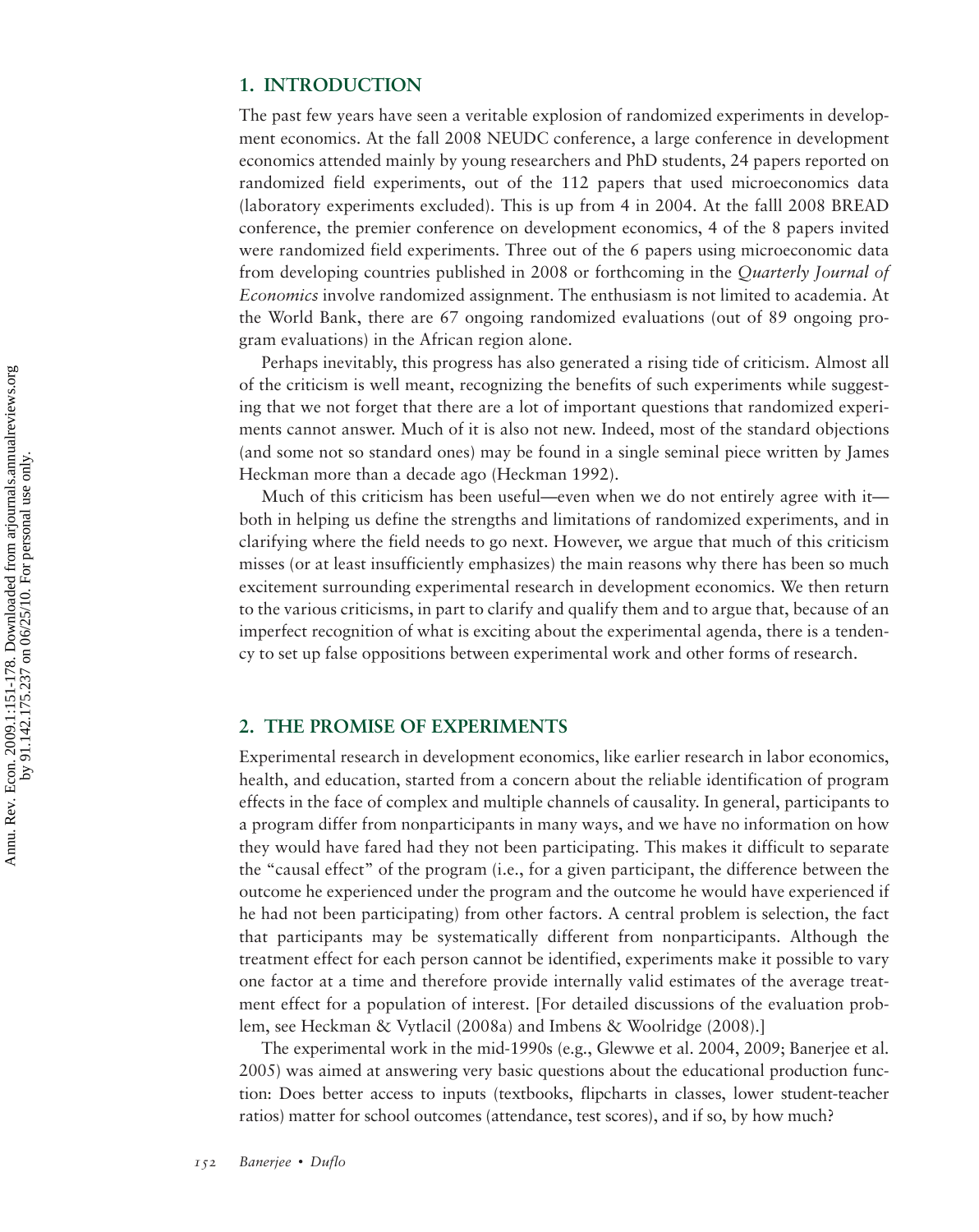The motivating theoretical framework was thus very simple, but this research produced a number of surprising results, both negative and positive: For example, improving access to textbooks from one per four or more students to one per every two does not affect average test scores (Glewwe et al. 2009); halving the teacher-student ratio also had no effect (Banerjee et al. 2005). However, a study of treatment for intestinal worms in schools in Kenya (Miguel & Kremer 2004) showed that a deworming treatment that costs 49 cents per child per year can reduce absenteeism by 25%. In part, this is because of externalities: Worms are transmitted when children walk barefoot in places where other children who are infected by worms have defecated. As a result, in terms of increasing attendance, deworming is nearly 20 times as effective as hiring an extra teacher (the cost for an extra child-year of education was \$3.25 with deworming, whereas the cost was approximately \$60 for the extra teacher program, despite the fact the extra teacher was paid only \$25 or so a month), even though both "work" in the sense of generating statistically significant improvements.

What this research was making clear is that, at the level of the efficacy of individual ingredients of the educational production function, our intuition (or economic theory per se) was unlikely to be very helpful—how could we possibly know, a priori, that deworming is so much more effective than hiring a teacher. More generally, a bulletin of the Abdul Latif Jameel Poverty Action Lab (2005) compares the cost per extra child-year of education induced across an array of different strategies. The costs vary widely, between \$3.50 per extra child-year for deworming and \$6000 per extra child-year for the primary education component of PROGRESA, the Mexican Conditional Cash Transfer Program. Some of these programs (such as the PROGRESA programs) may have other objectives as well, but for those whose main goal is to increase education, it is clear that some are much cheaper than others. Even excluding PROGRESA, the cost per extra year of education induced ranges from \$3.25 to more than \$200. Thus, even when comparing across programs to achieve the same goal, the rates of returns of public investment are far from being equalized.

Moreover, it became clear that economists were not the only people who were clueless; implementing organizations were not much better informed. For example, the nongovernmental organization (NGO) that financed the deworming intervention was also initially enthusiastic about giving children school uniforms, even though a randomized evaluation showed that the cost of giving children a free uniform worked out to be \$100 per extra child-year of schooling.

Several important conclusions emerged from this experience. First, effective policymaking requires making judgments about the efficacy of individual program components without much guidance from a priori knowledge. Second, however, it is also difficult to learn about these individual components from observational (i.e., nonexperimental) data. The reason is that observational data on the educational production function often comes from school systems that have adopted a given model, which consists of more than one input. The variation in school inputs we observe therefore comes from attempts to change the model, which, for good reasons, involves making multiple changes at the same time. Although there are exceptions, this means that a lot of the policy-relevant knowledge that requires observing the effects of variation in individual components of a package may not be available in observational data. This provides a first motivation for experiments.

One of the immediate implications of this observation is that, given the fixed cost of organizing an experiment and the fact that experiments necessarily require some time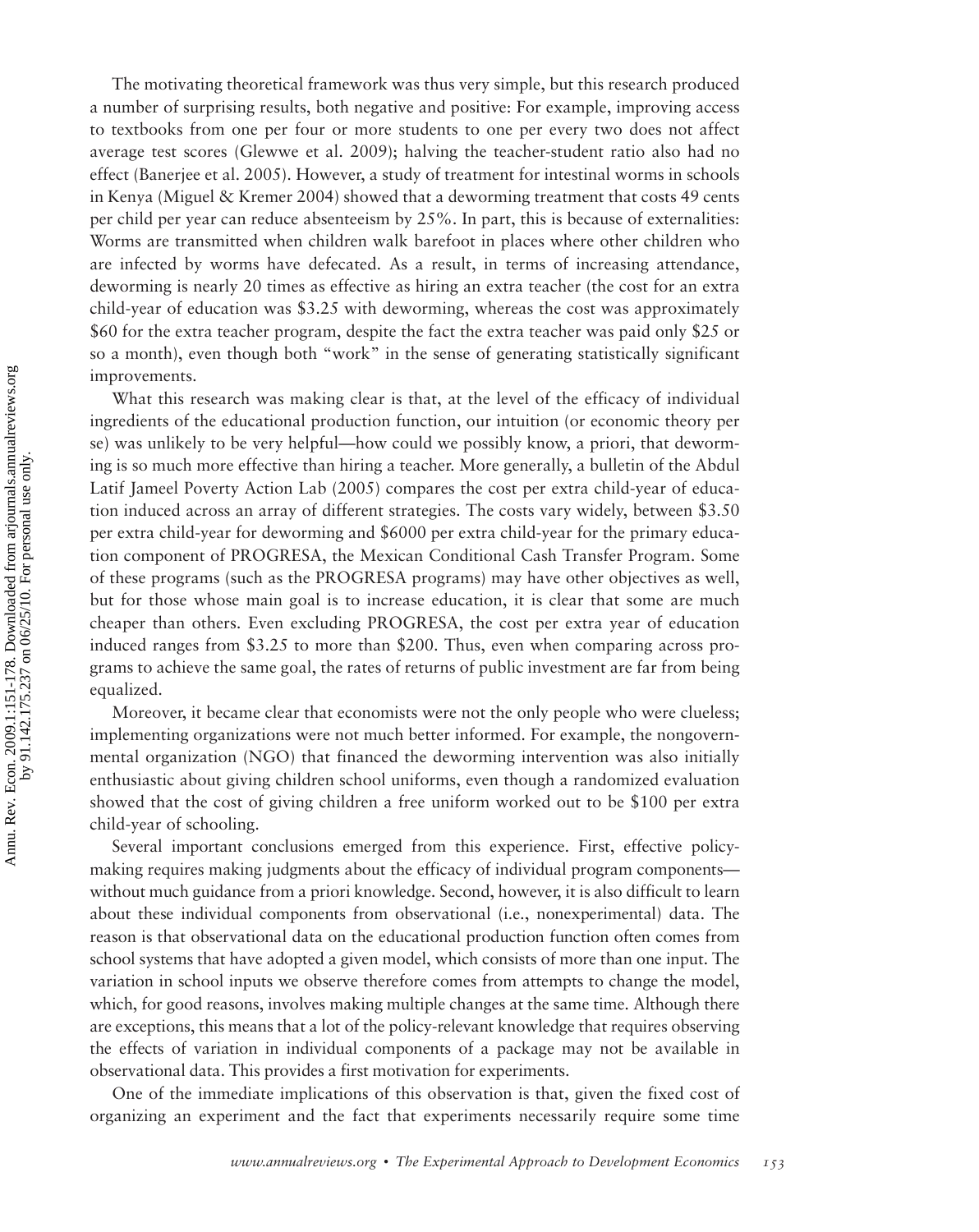when program implementation has to be slowed down (to make use of the results), it is worth doing multiple experiments at the same time on the same population to evaluate alternative potential variants of the program. For example, the World Bank provided money to school committees to hire extra teachers on short contracts to reduce grade-1 class sizes in Kenya. When researchers worked with the school system to set up an evaluation of the program, they did not just assign the entire program to the randomly selected treatment schools (Duflo et al. 2008a). Instead, they introduced two additional dimensions of variation: (*a*) training of the school committee that received the money to monitor the extra teacher and  $(b)$  tracking by prior achievement. Using this design, researchers can estimate the impact of class-size reduction without changing pedagogy; the relative merit of young, extra teachers on short contracts versus regular, experienced, civil servant teachers; the role that suitably empowered school committees can play; and the impact of tracking by achievement in primary school. As in Banerjee et al. (2005), albeit in a different context, the study did not find that reducing class size without any other changes has a significant impact. However, it showed a strong positive impact of switching from the regular teacher to a contract teacher, a positive and significant impact of class-size reduction when coupled with school committee empowerment, and, for a given class size, strong benefit of tracking students both for the weaker and the stronger students.

Other "multiple treatment experiments" include Banerjee et al. (2007) (remedial education and computer-assisted learning), Duflo et al. (2006) and Dupas (2007) (various HIV-AIDS prevention strategies among adolescents), Banerjee et al. (2009) (information and mobilization experiments in primary schools in India), Banerjee et al. (2008) (demand and supply factors in improving immunization rates in India), and Gine et al. (2008) (two strategies to help smokers quit smoking).

A related observation is that, from the point of view of building a useable knowledge base, there is a need for a process of dynamic learning because experimental results are often surprising and therefore require further clarification. Duflo et al. (2008c,d) reflects exactly such an iterative process, where a succession of experiments on fertilizer use was run over a period of several years. Each result prompted the need to try out a series of new variations to better understand the results of the previous one.

In addition, from the point of view of optimal learning, it is often worth testing a broad intervention first to see whether there is an overall effect and then, if it is found to work, delving into its individual components to understand what part of the broad program works.<sup>1</sup> Policy experiments often stop at the first step. One example is the popular PROGRESA-Opportunidades program in Mexico, which combined a cash transfer to women in poor families that was conditional on "good behavior" (e.g., investments in education and preventive health) and some upgrading of education and health facilities. The program has been replicated in many countries, often along with a randomized evaluation (Fizbein & Schady 2009). However, only an ongoing study in Morocco formed and compared different treatment groups so that researchers could evaluate the importance of the much-praised conditionalities. In this experiment, one group of villages receives a purely unconditional transfer, one group receives a weak conditionality transfer (e.g., attendance requirements are verified only by teachers), and two groups receive

<sup>&</sup>lt;sup>1</sup>The opposite approach, i.e., going from one intervention at a time to the full package, makes also sense when your priors are that some combination will work, whereas the alternate is better when you are generally skeptical.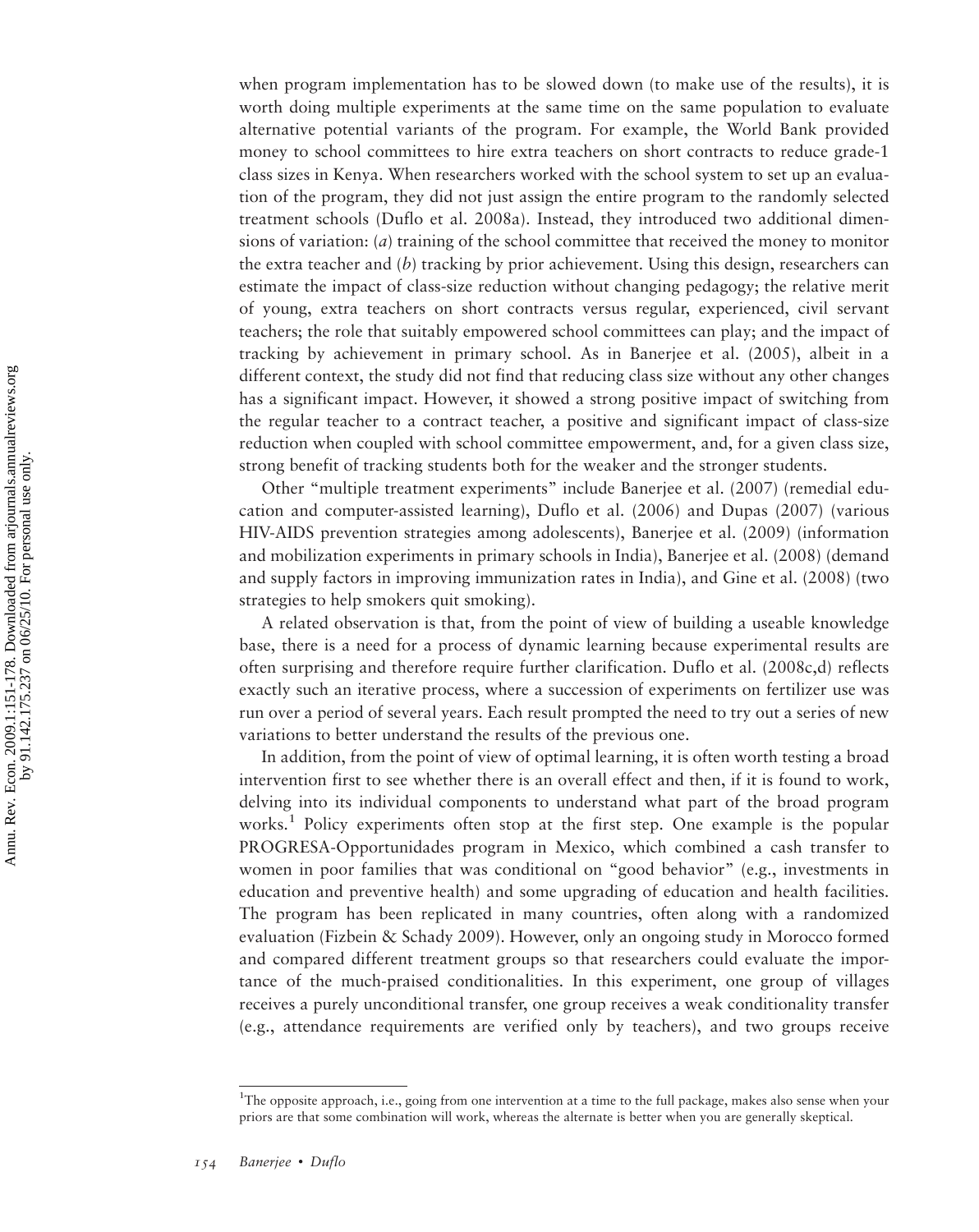stricter variants of the conditionality (in one group, children's attendance is supervised by inspectors; in the other, it is verified daily with a fingerprint recognition device).

Although all this seems obvious in retrospect, it was only after the first few experiments that both researchers and the implementing organizations fully appreciated the significance of such a design. From the point of view of the organizations, it became clear that there was value in setting up relatively long-term relationships with researchers, so that the experimentation could constitute a process of ongoing learning and multiple experiments of mutual interests could be designed. In other words, there was less emphasis on one-off evaluations, where the researcher is brought in to evaluate a specific program that the organization has already decided to evaluate. This is a difference with the evaluation literature in the United States or Canada where, with a few important exceptions (e.g., Angrist et al. 2009), the programs to be evaluated are mainly chosen by the implementing agencies and the researchers are evaluators only.

From the point of view of the researchers, this design offered the possibility of moving from the role of the evaluator to the role of a coexperimenter, which included an important role in defining what gets evaluated. In other words, the researcher was now being offered the option of defining the question to be answered, thus drawing upon his knowledge of what else was known and the received theory. For example, when Seva Mandir, an NGO in Rajasthan, India, with whom we have had a long-standing relationship, was interested in improving the quality of their informal schools, their initial idea was to implement a teacher incentive program based on test scores. However, they were persuaded by the results from Glewwe et al. (2003) that showed that teacher incentives could result in teaching to the test or other short-run manipulations of test scores. They then decided to implement an incentive program based on teacher presence. To measure attendance in very sparsely populated areas where schools are difficult to access, Duflo and Hanna (Duflo et al. 2007) proposed the use of cameras with date and time stamps. Although Seva Mandir was initially surprised by the suggestion, they agreed to try it out. In program schools (the "camera schools"), teachers took a picture of themselves and their students twice a day (morning and afternoon), and their salary was computed as a (nonlinear) function of the number of days they attended. The results were striking (Duflo et al. 2007): Teacher absence dropped from 40% to 20% while students' performance improved.

Seva Mandir was convinced by these results and decided to continue the program. However, they did not give up on the hope of improving the teachers' intrinsic motivation. Instead of extending the camera program in all of their schools immediately, they decided to continue it in the schools where it had already been introduced and spend some time experimenting with other programs, both in schools with cameras and in schools without. With Sendhil Mullainathan, they brainstormed about ways to motivate teachers. One idea was to give every child a diary to write in every day based on work done in school. On days when the student or the teacher was absent, the diary was to remain blank or the date was to be crossed out. Parents were supposed to look at the diary every week. The hope was that they would register the extent of teacher and child absence. This approach, it turned out, did not succeed: Parents started with such a low opinion of school that the diary tended to persuade them that something was happening, regardless of number of absences. Indeed, parents of diary schools had a higher opinion than did those of nondiary schools, and there was no impact on teacher presence. However, the diaries were popular with both students and teachers, and their use induced teachers to work harder. Test scores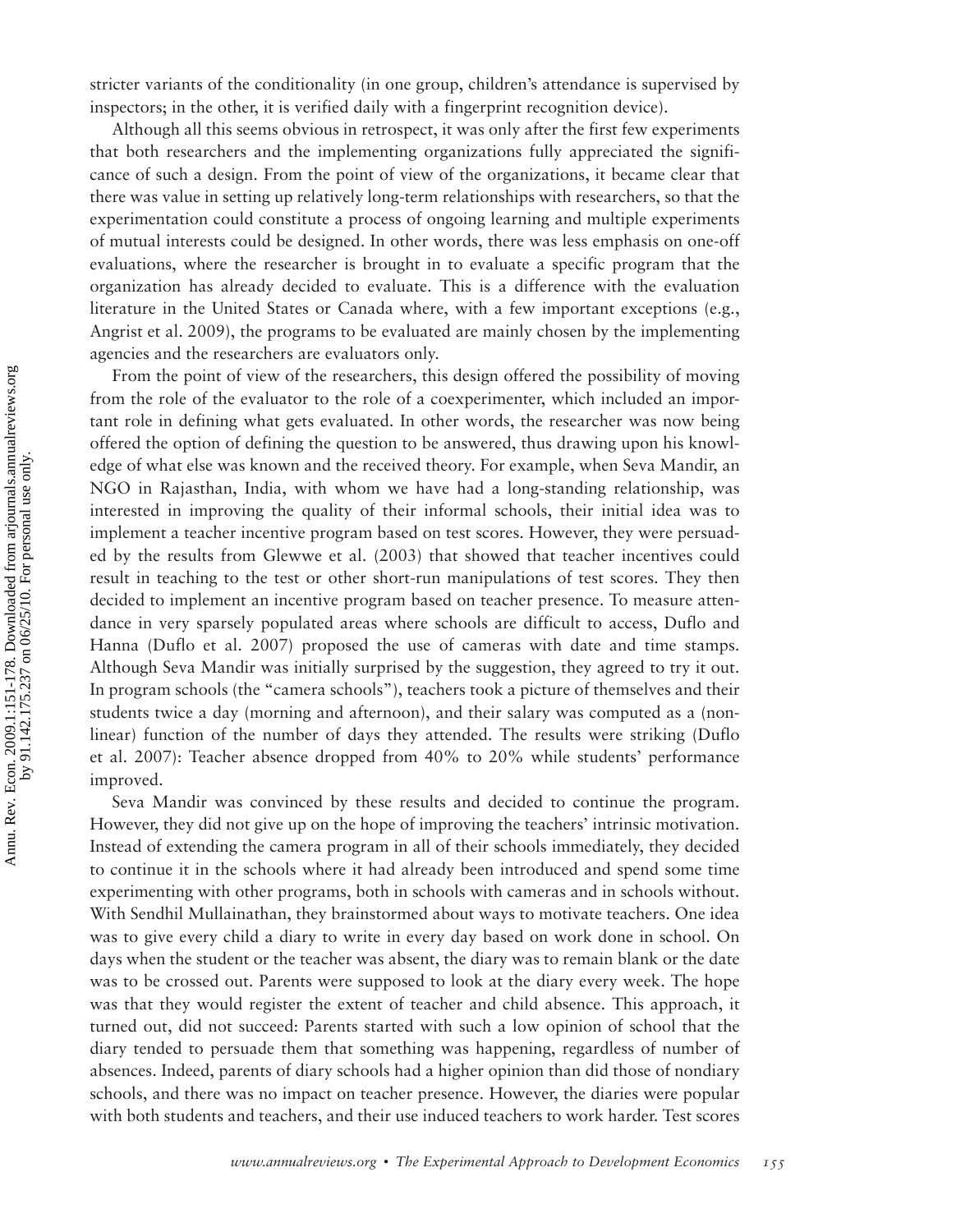improved in the diary schools. It thus appears that the diaries failed as a tool to improve teacher presence but succeeded as a pedagogical tool. However, because this was not a hypothesis put forward in the initial experimental design, it may just be a statistical accident. Thus, Seva Mandir will now put cameras in all schools (after several years, they continue to have a large impact on presence and tests scores), while they also conduct a new diary experiment to see if the results on pedagogy persist.

One important consequence of this process has been the growing realization in the research community that the most important element of the experimental approach may lie in the power (when working with a friendly implementing partner) to vary individual elements of the treatment in a way that helps us answer conceptual questions (albeit policy relevant ones) that could never be reliably answered in any other way.2 One telling example is Berry (2008). While incentives based on school participation and performance have become very popular, it is not clear whether the incentives should target children [as in the programs evaluated in Angrist et al. (2008) and Angrist & Lavy (2009)] or parents (as in Kremer et al. 2007). If the family were fully efficient, the choice of the target should not make a difference, but otherwise it might. To answer this question, Berry designed a program in the slums of Delhi where students (or their parents) were provided incentives (in the form of toys or money) based on the child's improvement in reading. He found that, for initially weak students, rewarding the child is more effective than rewarding the parents in terms of improving test scores, whereas the opposite is true for initially strong students. The ability to vary who receives the incentives within the same context and in the same experiment is what made this study possible.

Experiments are thus emerging as a powerful tool for testing theories. Although the theories to be tested are different, the motivation of the recent literature in experimental development economics is similar to that of the first generation of experiments in the United States, which were designed to identify well-designed parameters (i.e., income and substitution effect in the negative income tax experiments, moral hazard in the Rand health insurance experiment, etc.). Interventions are being designed and evaluated not only to show the average treatment effect for a particular policy of program, but also to allow identification of specific economic parameters. One example is a project conducted by Karlan & Zinman (2005) in collaboration with a South African lender that gives small loans to high-risk borrowers at high interest rates. The experiment was designed to test the relative weights of ex post repayment burden (including moral hazard) and ex ante adverse selection in loan default. Potential borrowers with the same observable risk are randomly offered a high or a low interest rate in an initial letter. Individuals then decide whether to borrow at the solicitation's offer rate. Of those who apply at the higher rate, half are randomly offered a new lower contract interest rate when they are actually given the loan, whereas the remaining half continue at the offer rate. Individuals did not know ex ante that the contract rate could differ from the offer rate. The researchers then compared repayment performance of the loans in all three groups. The comparison of those who responded to the high offer interest rate with those who responded to the low

<sup>2</sup> This flexibility is, of course, not boundless. Ethical concerns (supervised by universities' internal review boards) and the constraint of working with an implementing organization do limit the set of questions you can ask, relative to what one can do in a lab experiment. Not everything can be tested, and not everyone wants to be experimented on. However, the extra realism of the setting is an enormous advantage. It should also be noted that the lower cost of the programs and working with NGO partners greatly expand the feasible set of experiments in development, compared with what has been feasible in the United States.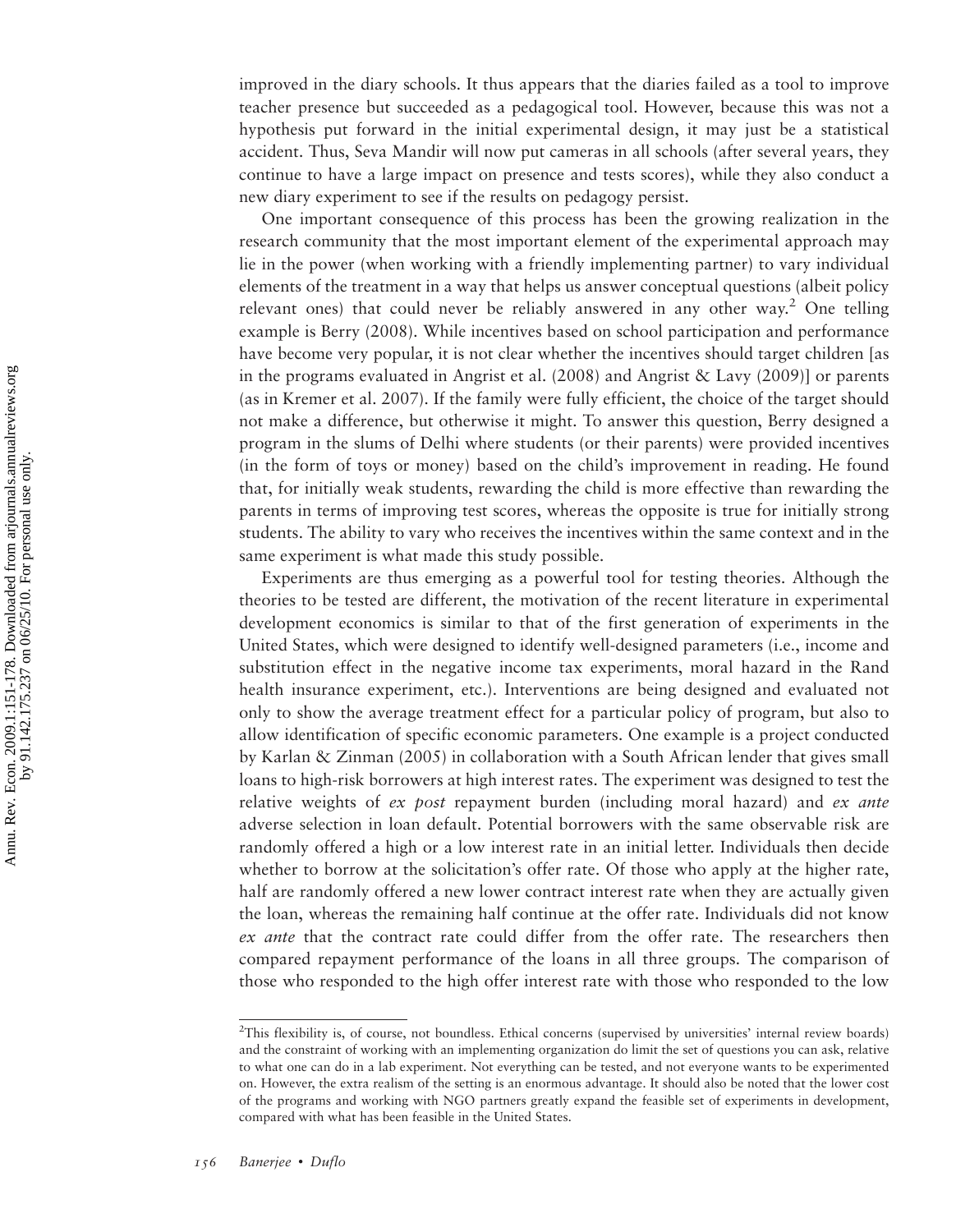offer interest rate in the population that received the same low contract rate allows the identification of the adverse selection effect; comparing those who faced the same offer rate but differing contract rates identifies the repayment burden effect.

The study found that women exhibit adverse selection but men exhibit moral hazard. The fact that this difference was unexpected poses something of a problem for the paper (Is it a statistical fluke or a real phenomenon?) but its methodological contribution is undisputed. The basic idea of varying prices ex post and ex ante to identify different parameters has since been replicated in several different studies. Ashraf et al. (2007) and Cohen & Dupas (2007) exploit it to understand the relationship between the price paid for a health protection good and its utilization. Raising the price could affect usage through a screening effect (those who buy at a higher price care more) or a "psychological sunk cost effect." To separate these effects, they randomize the offer price as well as the actual paid price. The effect the offer price has on keeping the actual price fixed identifies the screening effect, whereas the variation in the actual price (with a fixed offer price) pins down the sunk cost effect. Ashraf et al. (2007) studied this for a water-purification product, whereas Cohen & Dupas (2007) focused on bed nets. Neither study shows much evidence of a psychological sunk cost effect. The experimental variation was key here, and not only to avoid bias: In the world, we are unlikely to observe a large number of people who face different offer prices but the same actual price. These types of experiments are reminiscent of the motivation of the early social experiments (such as the negative income tax experiments) that aimed to obtain distinct wage and income variations to estimate income and substitution effects that were not available in observational data (Heckman 1992).

Other examples of this type of work are the experiments designed to assess whether there is a demand for commitment products, which could be demanded by self-aware people with self-control problems. Ashraf et al. (2006) worked with microfinance institutions in the Philippines to offer their clients a savings product that let them choose to commit not to withdraw the money before a specific time or amount goal was reached. Gine et al. (2008) worked with the same organization to invite smokers who wanted to quit to put a "contract" on themselves: Money in a special savings account would be forfeited if they failed a urine test for nicotine after several weeks. Both cases were designed by the economists to solve a real-world problem, but they also came with a strong theoretical motivation. The fact that these were new ideas that came from researchers made it natural to set up a randomized evaluation: Because the cases were experimental in nature, the partners were happy to try them out first with a subset of their clients/beneficiaries.

These two sets of examples are focused on individual behavior. Experiments can also be set up to understand the way institutions function. An example is Bertrand et al. 2009, who set up an experiment to understand the structure of corruption in the process of obtaining a driving license in Delhi. They recruited people who are aiming to get a driving license and set up three groups, one that receives a bonus for obtaining a driving license quickly, one that gets free driving lessons, and a control group. They found that those in the "bonus" group get their licenses faster, but those who get the free driving lessons do not. They also found that those in the bonus group are more likely to pay an agent to get the license (who, they conjecture, bribes someone). They also found that the applicants who hired an agent were less likely to have taken a driving test before getting a driving license. Although they did not appear to find that those in the bonus group who get licenses are systematically less likely to know how to drive than those in the control group (which would be the litmus test that corruption does result in an inefficient allocation of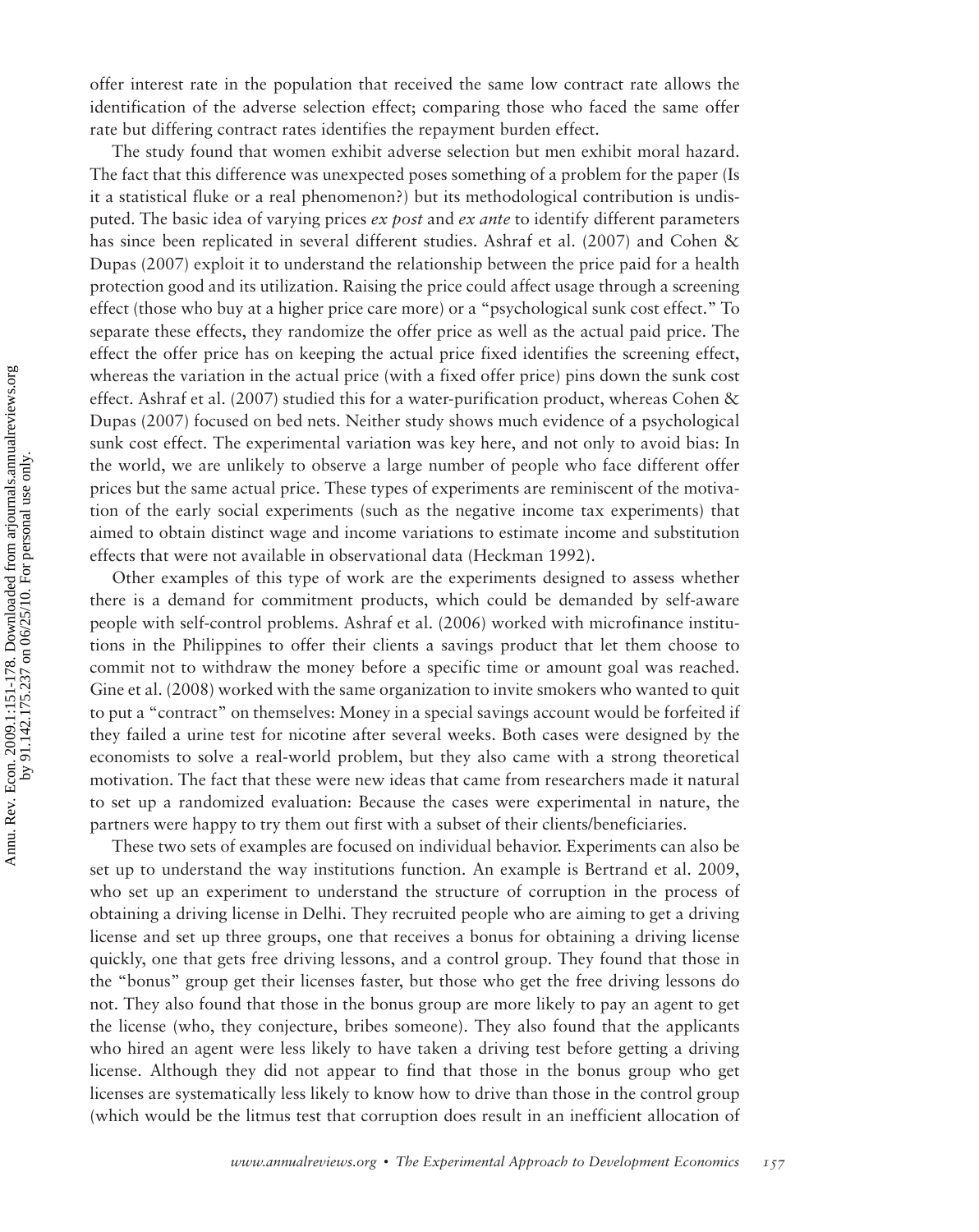driving licenses), this experiment provides suggestive evidence that corruption in this case does more than "grease the wheels" of the system.

The realization that experiments are a readily available option has also spurred creativity in measurement. In principle, there is no automatic link between careful and innovative collection of microeconomic data and the experimental method. And, indeed, there is a long tradition in development economics to collect data specifically designed to test theories, and both the breadth and the quantity of microeconomic data collected in development economics have exploded in recent decades, not only in the context of experiments.

However, the specificity that experiments have, which is particularly prone to encourage the development of new measurement methods, is high take-up rates and a specific measurement problem. In many experimental studies, a large fraction of those who are intended to be affected by the program are actually affected. This means that the number of units on which data needs to be collected to assess the impact of the program does not have to be very large and that data are typically collected especially for the purpose of the experiment. Elaborate and expensive measurement of outcomes is then easier to obtain than in the context of a large multipurpose household or firm survey. By contrast, observational studies must often rely for identification on variation (policy changes, marketinduced variation, natural variation, supply shocks, etc.) that cover large populations, requiring the use of a large data set often not collected for a specific purpose. This makes it more difficult to fine-tune the measurement to the specific question at hand. Moreover, even if it is possible ex post to do a sophisticated data collection exercise specifically targeted to the question, it is generally impossible to do it for the preprogram situation. This precludes the use of a difference-in-differences strategy for these types of outcomes, which again limits the incentives.

Olken (2007) is one example of the kind of data that were collected in an experimental setting. The objective was to determine whether audits or community monitoring were effective ways to curb corruption in decentralized construction projects. Getting a reliable measure of actual levels of corruption was thus necessary. Olken focused on roads and had engineers dig holes in the road to measure the material used. He then compared that with the level of material reported to be used. The difference is a measure of how much of the material was stolen, or never purchased but invoiced, and thus an objective measure of corruption. Olken then demonstrated that this measure of "missing inputs" is affected by the threat of audits, but not, except in some circumstances, by encouraging greater attendance at community meetings.

Another example of innovative data collection is found in Beaman et al. (2009). The paper evaluates the impact of mandated political representation of women in village councils on citizens' attitude toward women leaders. This is a natural randomized experiment in the sense that villages were randomly selected (by law) to be "reserved for women": In the "reserved" villages, only women could be elected as the village head. To get a measure of "taste" for women leaders that would not be tainted by the desire of the respondent to please the interviewer, the paper implements "implicit association tests" developed by psychologists (Banaji 2001). Although those tests are frequently used by psychologists, and their use has also been advocated by economists (Bertrand et al. 2005), they had not been implemented in a field setting in a developing country, and there had been almost no studies investigating whether these attitudes are "hard wired" or can be affected by features of the environment. The study also used another measure of implicit bias toward women, inspired by political scientists. The respondents listen to a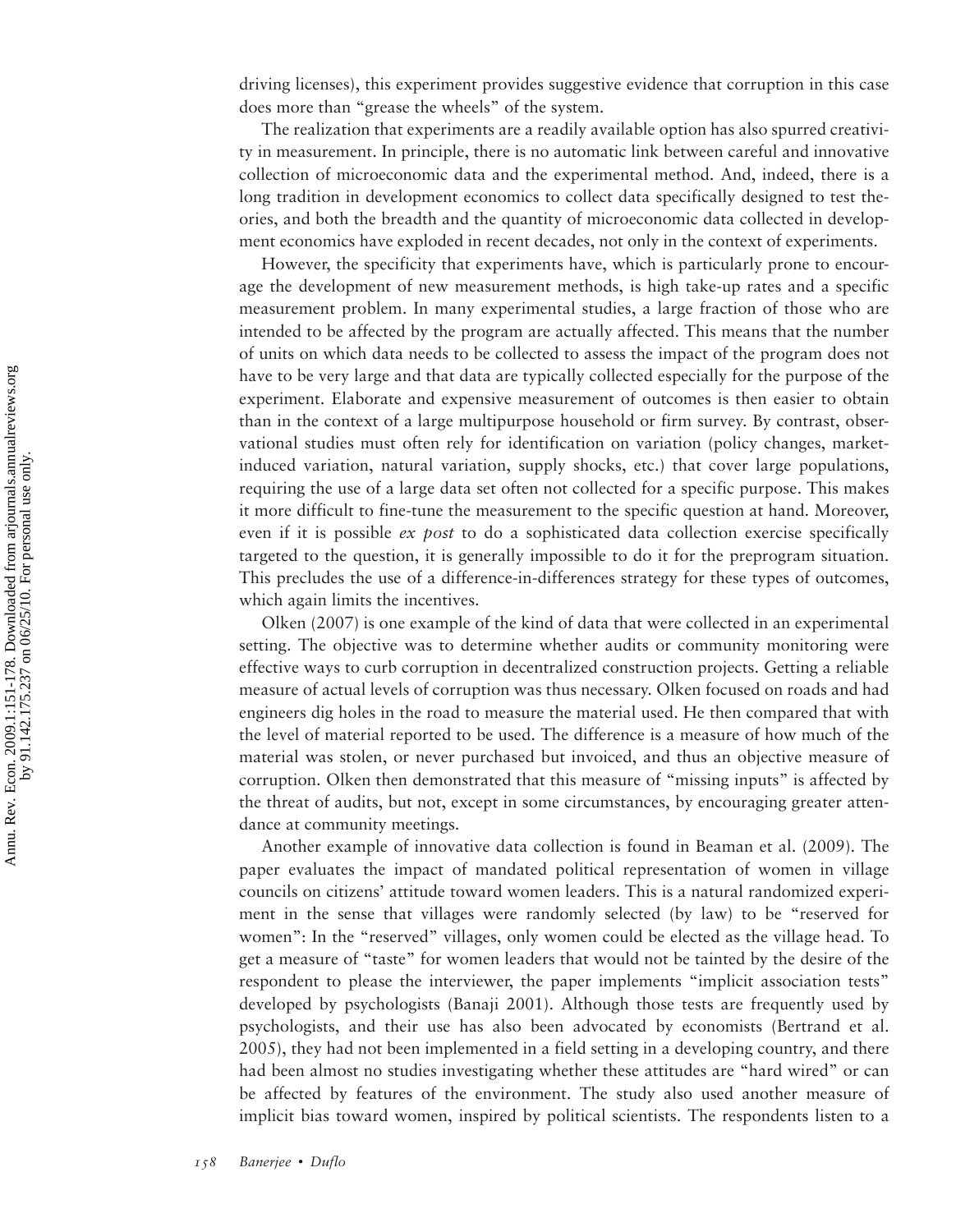speech, supposedly given by a village leader, delivered by either a male or female voice, and are asked to give their opinion of it. Respondents are randomly selected to receive either the male or the female speech. The difference in the ratings given by those who receive male versus female speeches is a measure of statistical discrimination. The paper then compares this measure of discrimination across reserved and unreserved villages.

These are only two examples of a rich literature. Many field experiments embed small lab experiments (dictator games, choices over lotteries, discount rate experiments, public good games, etc). For example, in their evaluation of the Columbia Conditional Cash Transfer Program, the team from the Institute for Fiscal Studies included public goods, risk sharing, and coalition formation games as part of the data collection (Attanasio et al. 2008a).

#### 3. CONCERNS ABOUT EXPERIMENTS

As we mention above, the concerns about experiments are not new. However, many of these concerns are based on comparing experimental methods, implicitly or explicitly, with other methods for trying to learn about the same thing. The message of the previous section is that the biggest advantage of experiments may be that they take us into terrain where observational approaches are not available. In such cases, the objections raised by critics of the experimental literature are best viewed as warnings against overinterpreting experimental results. There are, however, also cases where both experimental and observational approaches are available in relatively comparable forms, where there is, in addition, the issue of which approach to take. Moreover, there are concerns about what experiments are doing to development economics as a field. The rest of this section lists these objections and then discusses each one. Note that, although some of these issues are specific to experiments (we point these out along the way), most of these concerns (external validity, the difference between partial equilibrium and market equilibrium effects, nonidentification of distribution of effect) are common to all microevaluations, both with experimental and nonexperimental methods. They are more frequently brought to the forefront when discussing experiments, which is likely because most of the other usual concerns are taken care of by the randomization.

#### 3.1. Environmental Dependence

Environmental dependence is a core element of generalizability (or external validity). It asks the question, Would we get the same result if we carried out the same experiment in a different setting, or more exactly, would the program that is being evaluated have the same effect if it were implemented elsewhere (not in the context of an experiment)?

This is actually two separate concerns: First, and most obviously, we may worry about the impact of differences in the environment where the program is evaluated on the effectiveness of the program. One virtue of experiments is that they allow us to evaluate the mean effect of the program for a specific population without assuming that the effect of the program is constant across individuals. But if the effect is not constant across individuals, it is likely to vary systematically with covariates. For example, school uniforms will surely not have the same impact in Norway (where every child who needs one, no doubt, has one) that it has in Kenya. The question is where to draw the line: Is Mexico more like Norway or more like Kenya? The same issue also arises within a country.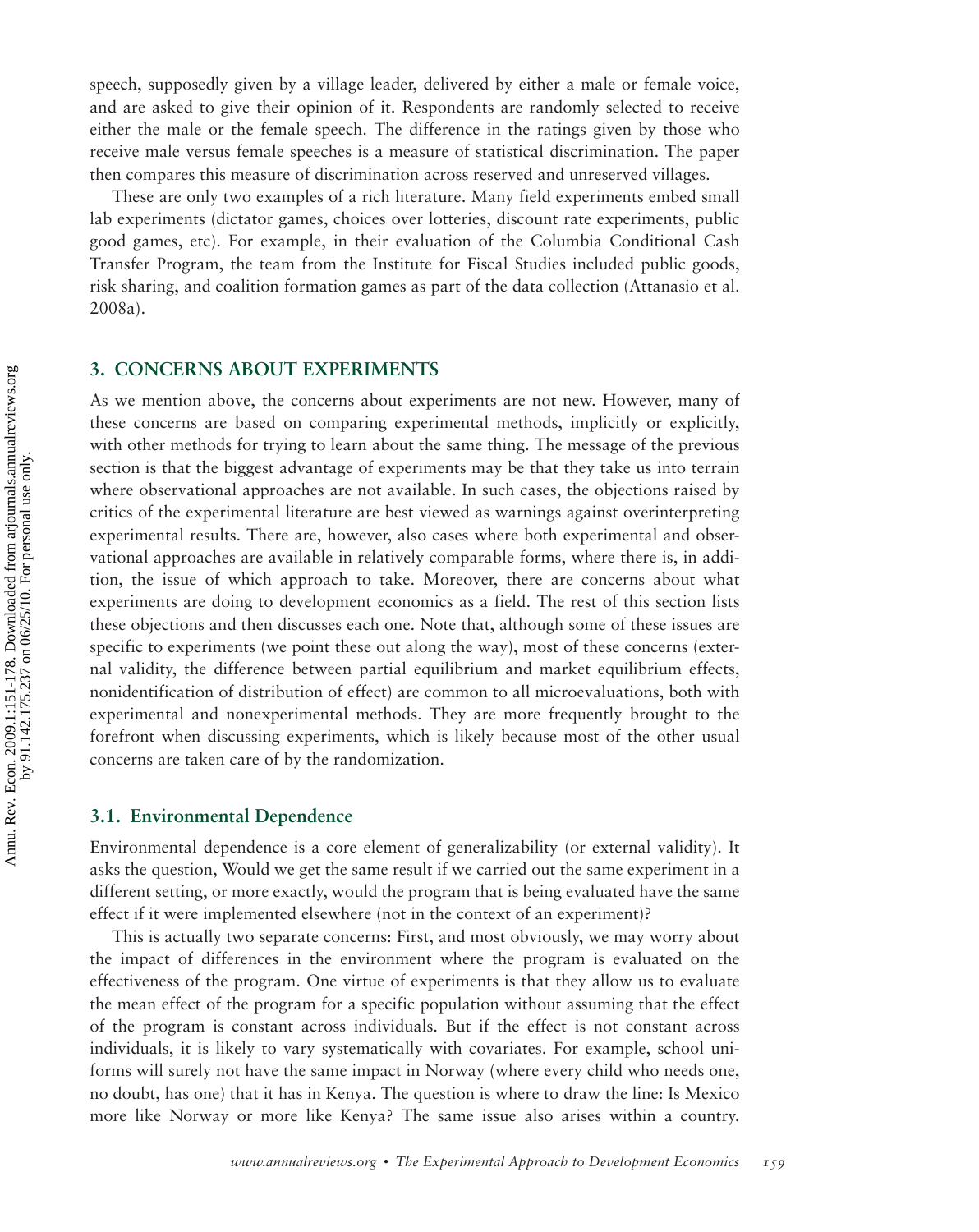Clearly, a priori knowledge can help us here only to some extent—simple economics suggests that uniforms will have an effect only in populations where the average wage is not too high relative to the price of uniforms, but how high is too high? If our theories are good enough to know this, or we are willing to assume that they are, then we probably do not need experiments anymore: Theory may then be good enough to give us a sense of who tends to get a uniform, and who does not, and we could use this restriction to convincingly estimate structural models of the impact of school uniforms. In other words, without assumptions, results from experiments cannot be generalized beyond their context; but with enough assumptions, observational data may be sufficient. To argue for experiments, we need to be somewhere in the middle.

Second, and more specific to experiments in development economics, which have often been conducted with NGOs, is the issue of implementer effects. That is, the smaller the implementing organization, the greater the concern that the estimated treatment effect reflects the unique characteristics of the implementer. This problem can be partially mitigated by providing detailed information about the implementation in the description of the evaluation, emphasizing the place of the evaluated program within the overall action plan of the organization (e.g., How big was the evaluated piece relative to what they do? How was the implementing team selected? What decided the choice of location?). Clearly, for the results to be anything more than an initial "proof of concept," the program must come from a program that is sufficiently well defined and well understood so that its implementation routinely gets delegated to a large number of more or less selfsufficient individual implementing teams.

All of this, however, is very loose and highly subjective (What is large enough? How self-sufficient?). To address both concerns about generalization, actual replication studies need to be carried out. Additional experiments have to be conducted in different locations, with different teams. If we have a theory that tells us where the effects are likely to be different, we focus the extra experiments there. If not, we should ideally choose random locations within the relevant domain.

Indeed, there are now a number of replication studies. The supplemental teaching ("balsakhi") program evaluated by Banerjee et al. (2007) was deliberately carried out simultaneously in two separate locations (Mumbai and Vadodara) working with two separate implementing teams (both from the Pratham network, but under entirely separate management). The results turned out to be broadly consistent. Similarly, Bobonis et al. (2006) obtained an impact of a combination of deworming and iron supplementation on school attendance in north India similar to what Miguel & Kremer (2004) found in Kenya. Likewise, Bleakley (2007) found similar results using natural data from the southern United States in the early part of the twentieth century using a natural experiment approach. The PROGRESA-Opportunidades program was replicated under different names and with slight variations in many countries, and in several of them, it was accompanied by a randomized evaluation (Colombia, Nicaragua, Ecuador, and Honduras; Morocco is under way). [For a discussion of the original PROGRESA evaluation and subsequent replications, see Fizbein & Schady (2009).] The results, analyzed by different teams of researchers in different countries, were consistent across countries.

Other results turn out not to be replicable: An information campaign that mobilized parents' committees on issues around education and encouraged them to make use of a public program that allows school committees to hire local teachers where the schools are overcrowded had a positive impact on learning outcomes in Kenya but not in India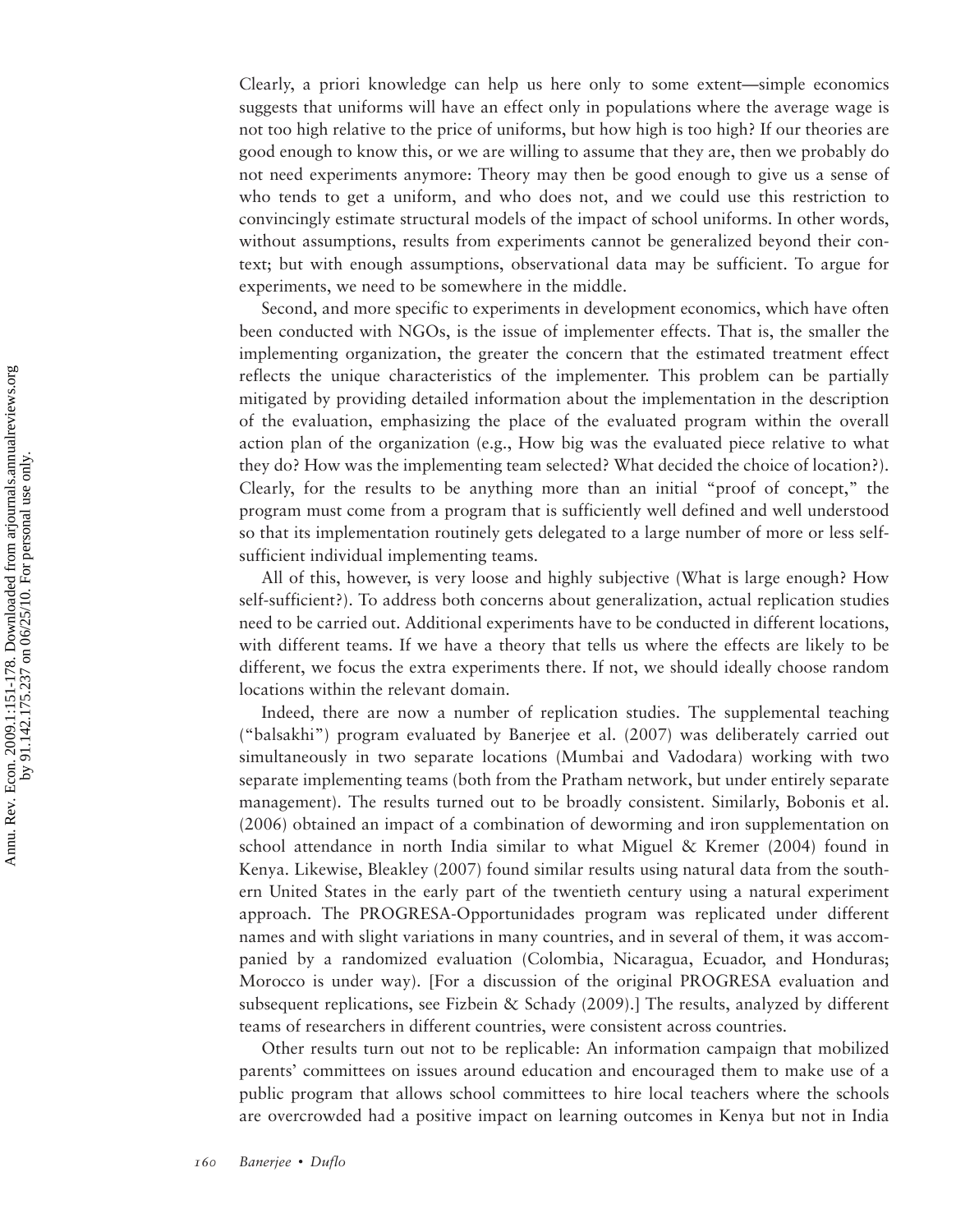(Banerjee et al. 2009, Duflo et al. 2008a). A similar intervention that sought to energize Health Unit Management Committees in Uganda also reported a massive impact on hard to affect outcomes such as infant mortality (Bjorkman & Svensson 2007).

In addition to pure replication, cumulative knowledge is generated from related experiments in different contexts. The analytical review by Kremer & Holla (2008) of 16 randomized experiments of price elasticity in health and education is a nice example. We return to these results in more detail below, but the key point here is that these experiments cover a wide range of education and health goods and services in several countries. A strong common thread is the extremely high elasticity of the demands for these goods relative to their price, especially around zero (both in the positive and negative direction). Although they are not strictly replications of each other, this shows the value of cumulative knowledge in learning about one phenomenon.

However, more replication research is needed. Some worry that there are little incentives in the system to carry out replication studies (because journals may not be as willing to publish the fifth experiment on a given topic as the first one), and funding agencies may not be willing to fund them either. The extensive use of experiments in economics is a recent development, so we do not know how big a problem this may be, but given the many published estimates of the returns to education, for example, we are not too pessimistic. The good news is that several systematic replication efforts are under way. For example, a program of asset transfers and training targeted to the ultra poor, originally designed by the Bangladeshi NGO BRAC (described in detail below) is currently being evaluated in Honduras, Peru, Karnataka, West Bengal, Bangladesh, and Pakistan. Each country has a different research team and a different local implementation partner. Studies of interest rate sensitivity replicating Karlan & Zinman (2008) are currently under way in Ghana, Peru (in two separate locations with two different partners), Mexico, and the Philippines (in three separate locations with two different partners). Microcredit impact evaluations are happening simultaneously in Morocco, urban India, the Philippines (in three separate locations), and Mexico. Business training is being evaluated in Peru, the Dominican Republic, urban India, and Mexico. Similar programs to encourage savings are being evaluated in Peru, the Philippines, Ghana, and Uganda. It thus seems that there is enough interest among funding agencies to fund these experiments and enough willing researchers to carry them out. For example, in the case of the several ongoing ultra-poor experiments, the Ford Foundation is funding all of them, in an explicit attempt to gain a better understanding of the program by evaluating it in several separate locations. Innovations for Poverty Action (an NGO founded by Dean Karlan), which has been leading the effort for many of these replications, is hosting the grant, but the research teams and the implementation partners are different in each country. The different research teams share evaluation strategies and instruments to make sure that different results represent differences in the contexts rather than in evaluation strategies.

Those studies are still ongoing, and their results will tell us much more about the conditions under which the results from programs are context dependent. Systematic tests on whether the results differ across sites will be needed. The insights of the literature on heterogeneous treatment effects, which we discuss below, can be applied here: First, the different site dummies can be treated as covariates in a pooled regression; nonparametric tests of heterogeneity (e.g., Crump et al. 2009) can be performed. If heterogeneity is found, a more powerful test would be whether heterogeneity still remains after accounting for the heterogeneity of the covariates. Another way to proceed is to test whether the treatment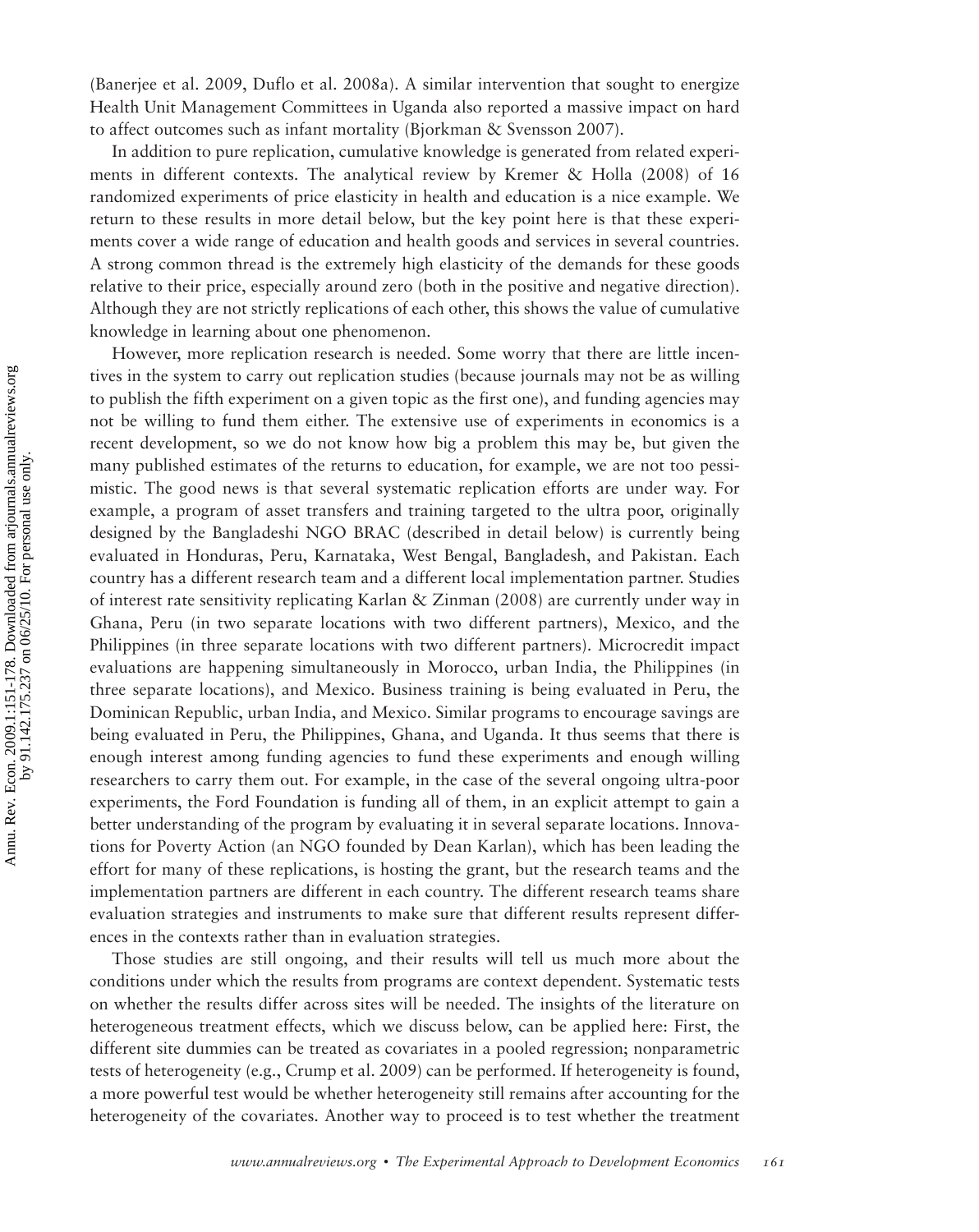effect conditional on the covariates is equal for all the site dummies (Heckman et al. 2010). The point is not that every result from experimental research generalizes, but that we have a way of knowing which ones do and which ones do not. If we were prepared to carry out enough experiments in varied enough locations, we could learn as much as we want to know about the distribution of the treatment effects across sites conditional on any given set of covariates.

In contrast, there is no comparable statement that could be made about observational studies. Although identifying a particular quasi-experiment that provides a source of identification for the effect of a particular program may be possible, it seems highly unlikely that such a quasi-experiment could be replicated in as many different settings as one would like. Moreover, with observational studies, one needs to assume nonconfoundedness (i.e., that the identification assumptions are valid) of all the studies to be able to compare them. If several observational studies give different results, one possible explanation is that one or several of them are biased (this is the principle behind an overidentification test), and another explanation is that the treatment effects are indeed different.

However, it is often claimed—see Rodrik (2008), for example—that environmental dependence is less of an issue for observational studies because these studies cover much larger areas, and as a result, the treatment effect is an average across a large number of settings and therefore more generalizable.<sup>3</sup> In this sense, it is suggested, there is a trade-off between the more "internally" valid randomized studies and the more "externally" valid observational studies, yet, this is not necessarily true. A part of the problem comes down to what it means to be generalizable: It means that if you take the same action in a different location you would get the same result. But what action and what result? In cross-area studies that compare, say, different types of investments, the fact that the action was the same and that the results were measured in the same way must be taken on faith, a decision to trust the judgment of those who constructed the data set and pooled a number of programs together under one general heading. For example, "education investment" could mean a number of different things. The generalizable conclusion from the study is therefore, at best, the impact of the average of the set of things that happened to have been pooled together when constructing the aggregate data.

There is also a more subtle issue about generalizations that arises even when we evaluate well-defined individual programs. The fact that a program evaluation uses data from a large area does not necessarily mean that the estimate of the program effect that we get from that evaluation is an average of the program effects on all the different types of people living in that large area (or all the people who are plausible program participants). The way we estimate the program effect in such cases is to try first to control for any observable differences between those covered by the program and those not covered (for example, using some kind of matching) and then to look at how those in the program perform relative to those not in the program. However, once we match like with like, either almost everyone who is in a particular matched group may be a program participant or everyone may be a nonparticipant. There are several methods to deal with this lack of overlap between the distribution of participants and nonparticipants (Heckman et al. 1997a, 1998; Rubin 2006—also see a review in Imbens & Wooldridge 2008), but in all

<sup>&</sup>lt;sup>3</sup>Note that not all randomized experiments are small scale. For example, the mandated representation programs we mention above were implemented nationwide in India. Whereas Duflo & Chattopdhyay (2004) originally looked at only two (very different) states, Topalova & Duflo (2003) extended the analysis to all the major Indian states.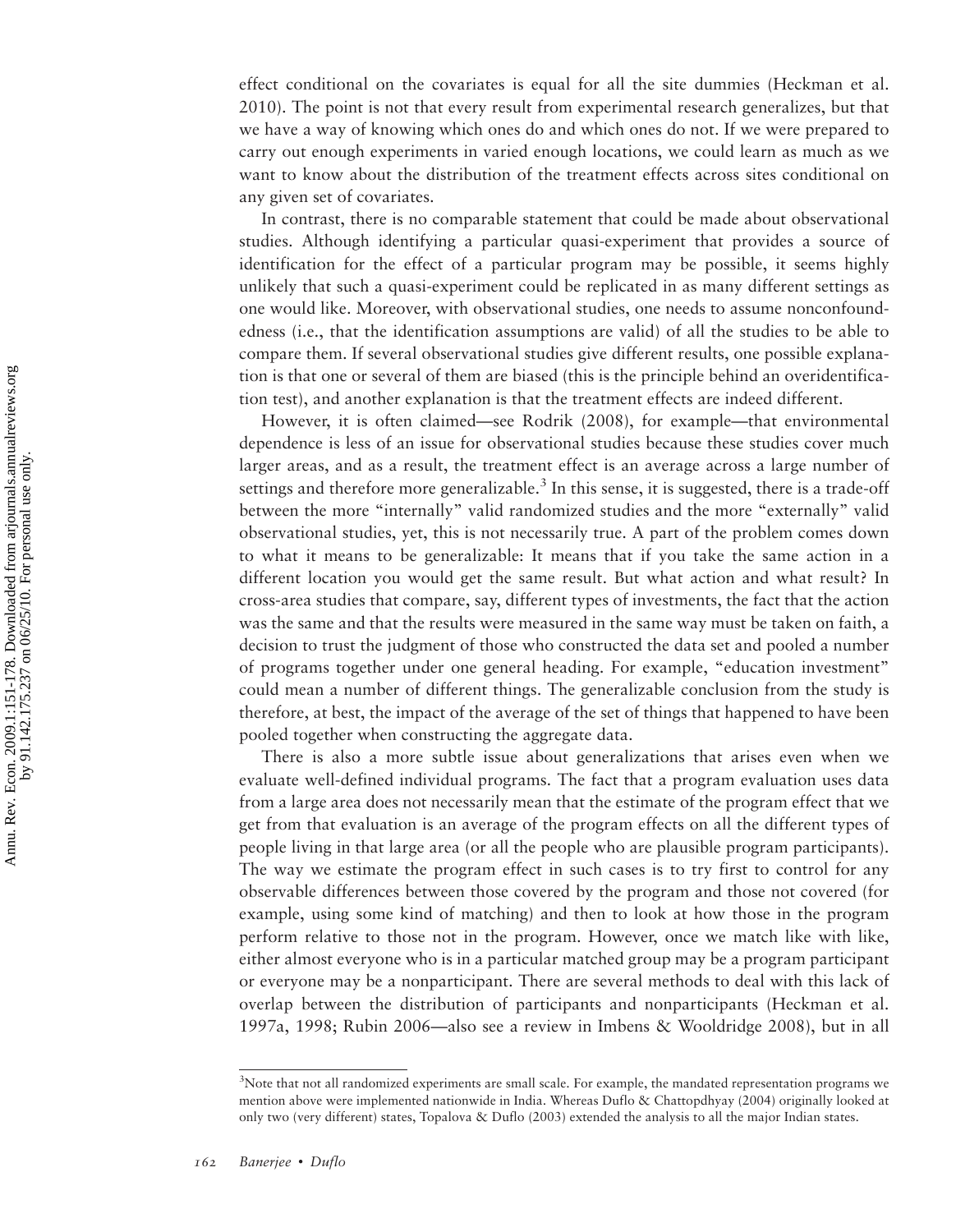cases, the estimate will be entirely driven by the subgroups in the population where, even after matching, there are both enough participants and nonparticipants, and these subgroups could be entirely nonrepresentative. Even though we can identify the observable characteristics of the population driving the estimate of the treatment effect (though this is rarely done), we have no way of knowing how they compare to the rest of the population in terms of unobservables. In the words of Imbens & Wooldridge (2008), "a potential feature of all these methods [that improve overlap between participants and nonparticipants] is that they change what is being estimated. ...This results in reduced external validity, but it is likely to improve internal validity." Thus, the trade-off between internal and external validity is also present in observational studies. By contrast so long as the compliance rates among those chosen for treatment in an experiment is high, we know that the affected population is at least representative of the population chosen for the experiment. As is well known (see Imbens & Angrist 1994), the same point also applies to instrumental variables estimates: The "compliers" in an IV strategy, for whom the program effect is identified, may be a small and unrepresentative subset of the population of interest.

"Randomization bias" is one issue regarding the ability to generalize that is specific to evaluation: The fact that the program is evaluated using a randomized evaluation changes the way that actors behave in the experiment. One form of randomization bias is the Hawthorne effect or the John Henry effect: The behavior of those in the treated or the control group changes because they know that the program is being evaluated, so although the estimate of the effect of the program is internally valid, it has no relevance outside of the experiment (Heckman & Vytlacil 2008b). Hawthorne effects are, in principle, a problem in any setting where participants are studied and are not specific to a given experiment.<sup>4</sup> Social scientists worry about reporting bias (for example, because people want to give a certain impression of themselves to a field officer). However, in an experiment, subjects who know that they are being studied may purposefully try to make the treatment a success or a failure. (We discuss Hawthorne effects in more detail in Section 3.3.)

Another, more subtle form of randomization bias is discussed by Heckman (1992). He points out that that, in the JTPA experiment, not every site agreed to participate, and in particular, some sites specifically refused because there was a randomization. Those sites may be different and have unique treatment effects. Experiments in development economics tend to be conducted with a variety of partners, but it is true that not every NGO or government is willing to participate in a randomized evaluation. If randomized evaluations can be carried out only in very specific locations or with specific partners, precisely because they are randomized and not every partner agrees to the randomization, replication in many sites does not get rid of this problem. This is a serious objection (closely related to the compliance problem that we discuss below)—i.e., compliance at the level of the organization—and one that is difficult to refute, because no amount of data could completely reassure us that this is not an issue. Our experience is that, in the context of developing countries, this is becoming less of an issue as randomized evaluations gain wider acceptance: Evaluation projects have been completed with international NGOs, local governments, and an array of local NGOs. This situation will continue to improve if randomized evaluation comes to be recommended by most donors, as the willingness to comply with randomization will then be understood not to set organizations apart.

by 91.142.175.237 on 06/25/10. For personal use only.

<sup>4</sup> In fact, the original Hawthorne effect happened during "experiments" in workplace conditions that were not randomized.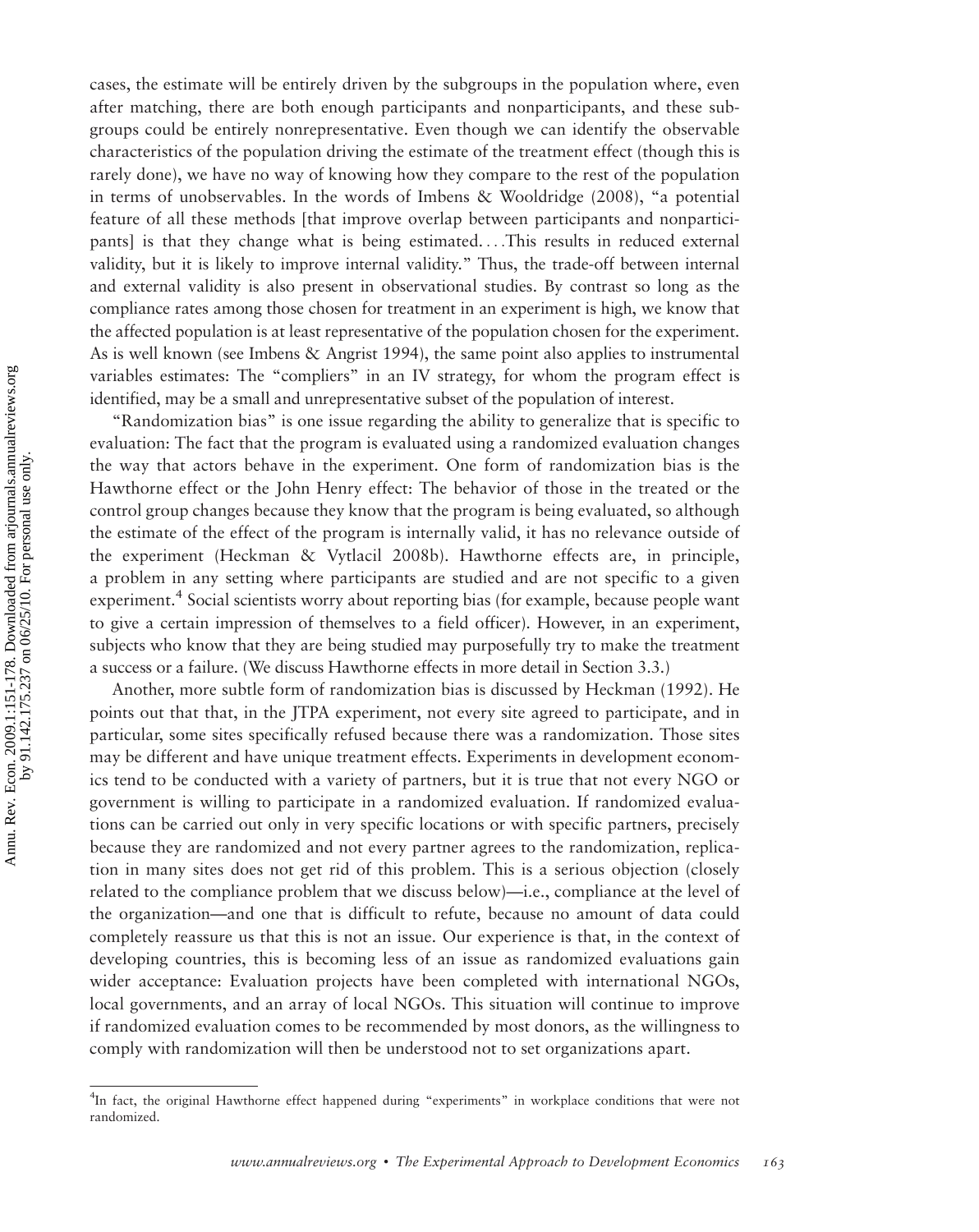Such is already happening. In particular, many World Bank researchers and implementers are working with developing-country governments to start an ambitious program of program evaluation.<sup>5</sup> For example, the Africa Impact Evaluation Initiative is supporting (with money and technical capacity building) a number of African governments to start randomized evaluation on various topics in Africa. Currently, 67 randomized evaluations are ongoing within this program, covering five themes: education, malaria, HIV-AIDs, accountability, and transport. An evaluation recently completed under this umbrella, the AGEMAD, a school reform initiative in Madagascar (World Bank 2008), demonstrates the willingness and ability of a ministry of education to implement a randomized evaluation project, when given the necessary support and encouragement by a major donor.

A more serious issue, in our experience, is the related fact that what distinguishes possible partners for randomized evaluations are competence and a willingness to implement projects as planned. These may be lost when the project scales up. It is important to recognize this limit when interpreting results from evaluations: Finding that a particular program, when implemented somewhere, has a given mean effect leaves open the problem of how to scale it up. Not enough effort has taken place so far in trying "medium-scale" evaluation of programs that have been successful on a small scale, where these implementation issues would become evident.

That said, this problem is not entirely absent from observational studies either, especially in developing countries. Not all programs can be convincingly evaluated with a matching study. Large data sets are often required (especially if one wants to improve external validity by focusing on a large area). In some cases, data are collected specifically for the evaluation, often with the assistance of the country statistical office. In this case, the country needs to accept the evaluation of a large program, which is politically more sensitive to evaluate than are pilot programs, because the former is usually well publicized, so countries may be strategic with respect to the choice of programs to evaluate. In other cases, regular, large-scale surveys (such as the National Sample Survey in India, the Susenas in Indonesia, etc.) can be used. But not all developing countries have them (though data sets such as the Demographic and Health Surveys, which are available for many countries, have certainly ameliorated the issue). Thus, a potential bias (although distinct from that of randomized evaluation) also exists in the types of countries and programs that can be evaluated with observational data. The point here is not that generalizability is not an issue for the experimental/quasi-experimental approach, but that it is not obviously less of an issue for any other approach.

#### 3.2. Compliance Issues

Above, we make the point that a high compliance rate makes it easier to interpret the instrumental variables estimate of the "treatment on the treated" estimates and, therefore, to generalize the results to other environments. The experiments in development economics have often been carried out by randomizing over a set of locations or cluster (villages, neighborhoods, schools) where the implementing organization is relatively confident of being able to implement. At the location level, the take-up rate is high, often 100%. It should be

<sup>5</sup> Francois Bourguignon and Paul Gertler, when they were the chief economist and the chief economist of the human development network at the World Bank, respectively, played key roles in encouraging evaluations.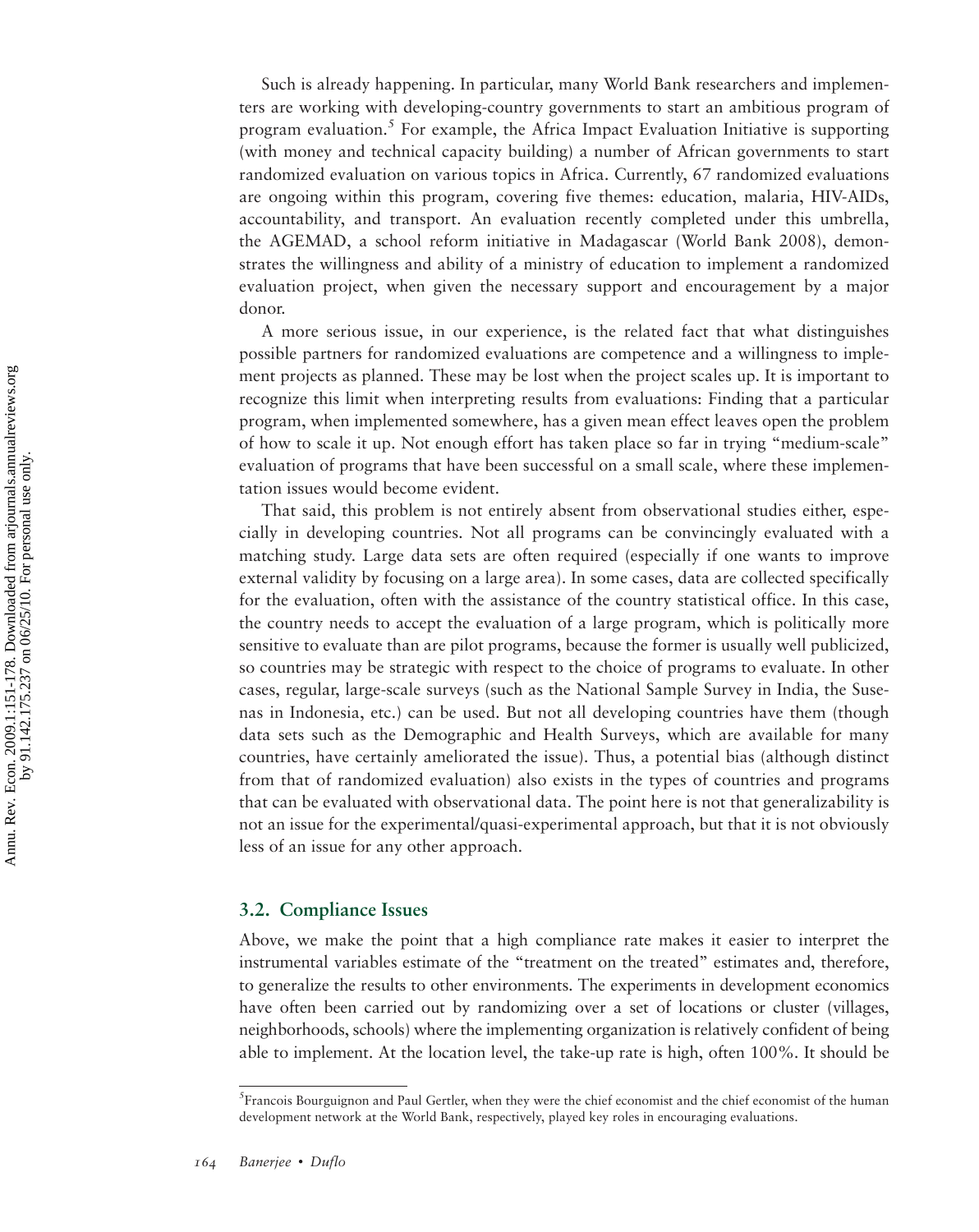emphasized that this means only that the treated sample is likely to be a random subset of the set of locations that were selected for the program. The actual individuals who benefited from the treatment are not guaranteed to be a random subset of the population of those locations, but it is assumed that the selection at this level mirrors the selection an actual program (i.e., not just under experimental conditions) would induce and that the treatment on the treated parameter of an IV estimate using a "treatment" village as the instrument is the policy parameter of interest.

Heckman (1992) was specifically concerned with the interpretation of the results of randomized experiments in the United States where individuals were offered the option to participate in a job training program. The fact that take-up was low and potentially highly selected implies that comparing those who were offered the option to participate in a training program to those who were not correctly identifies the effect of offering people such an option. Thus, the IV estimate using the intention to treat as an instrument correctly estimates the average of the impact of this program on the people who chose to participate. However, this fact does not provide information on the average impact of a training program that was made compulsory for all welfare recipients. To find this out, one would need to set up an experiment with compulsory participation (an interesting outcome would be whether or not people decide to drop out of welfare).

Similar issues also arise in some of the developing-country experiments. For example, the study by Karlan & Zinman (2007) of the effect of access to consumer credit starts from a population of those whose loan applications were rejected by the bank. Then they asked the loan officers to identify a class of marginal rejects from this population and randomly "unrejected" a group of them. However, the loan officers still had discretion and used it to reject approximately half of those who were unrejected. The experiment identifies the effect of this extra credit on the population of those who remained unrejected: It appears to have raised the likelihood that the person remains employed as well as their incomes. However, while this experiment provides (very valuable) evidence that consumer credit may be good for some people, given the unusual nature of the treated population (the twice unrejected), some concern remains that the estimate of the effect of getting a loan in this sample is not representative of this experience for those who are accepted for the loan, or for those who are definitely rejected.

Another point made by Heckman is that randomized evaluations are not the best method to study who takes up programs once they are offered to them and why. However, such a concern is not always valid, as randomization can be used precisely to learn about selection issues. As we discuss above, several studies have been conducted in which the randomization is specifically designed to measure the selection effect, which would be difficult to do in any other way (Karlan & Zinman 2005, Ashraf et al. 2007, Cohen & Dupas 2007). To learn more about selection, Cohen & Dupas (2007) collected hemoglobin levels of women who purchased bed nets at different prices. They were interested in whether women who obtain nets only when they are offered for free are less likely to be anemic. In other studies, although the evaluation is not specifically designed to capture selection effect, the take-up among those offered the program is of special interest, and baseline data are specifically collected to study this effect. For example, one important outcome of interest in Ashraf et al. (2006) regards who takes up a self-control device that helps people save.

In other cases, take-up is not an issue because the treatment is in the nature of a pure gift, unlike the offer of training, for example, which is worthless unless someone is also prepared to put in the time. For example, de Mel et al. (2008) studied the effect of offering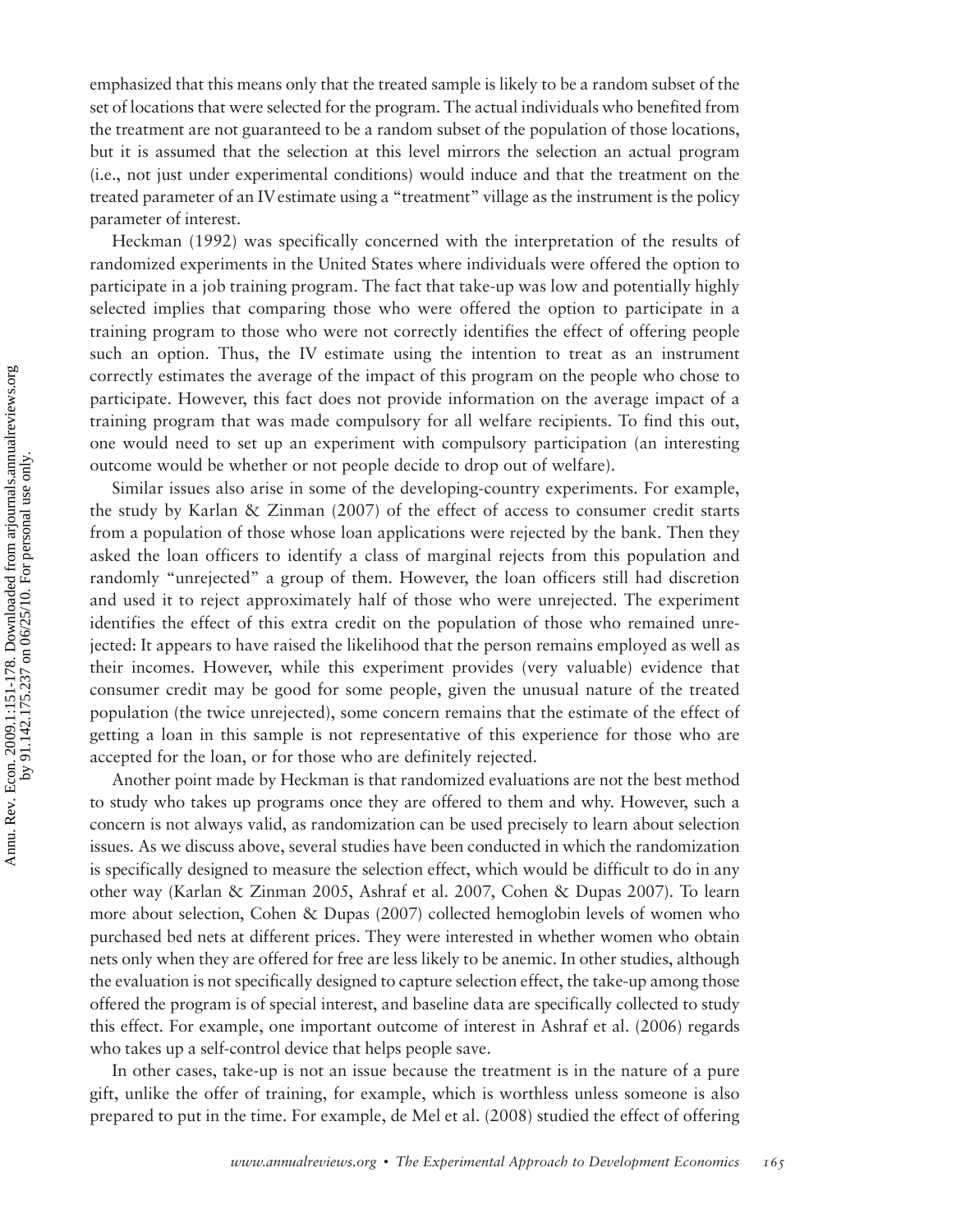each firm in their Sri Lankan sample approximately \$200 in the form of additional capital. They found a large impact on the revenue of the firm, equivalent to a  $5-7\%$  return on capital. McKenzie & Woodruff (2008) repeated the same experiment in Mexico and found larger returns (20–35%). In both these cases, the fact that the target firms were small was crucial: The size of the grant ensured that almost everyone was interested in participating in the program (even with gifts, there is always some cost of participation) and allowed such a small gift (which is all they could afford) to have a discernable impact.

However, sometimes even a gift may be refused, as we discovered to our surprise while working with the microfinance institution Bandhan to evaluate its programs designed to help the ultra poor (one of the several evaluations of this program mentioned above) (A. Banerjee, R. Chattopadhyay, E. Duflo & J.M. Shapiro, unpublished results). Under the Bandhan program, villagers who are too poor to be brought into the microfinance net are identified through participatory resource assessments and other follow-up investigations and then offered an asset (usually a pair of cows, a few goats, or some other productive asset) worth between \$25 and \$100 with no legal strings attached (but with the expectation that they will take care of the asset and there will be some follow-up), as well as a weekly allowance and some training. The goal is to see if access to the asset creates a long-term improvement in their standards of living (or whether they simply sell the asset and exhaust the proceeds quickly). The evaluation design assumed that everyone who is offered the asset will grab it, which turned out not to be the case. A significant fraction of the clients (18%) refused the offer: Some were suspicious because they thought it was part of an attempt to convert them to Christianity; others thought it was a trick to get them into a debt trap—that eventually they would be required to pay back others did not doubt the motives of Bandhan, but they did not feel capable of doing a good job taking care of the asset and did not want to feel embarrassed in the village if they lost it.

#### 3.3. Randomization Issues

The Bandhan study offers an example of randomization bias, i.e., Hawthorne effect: Being part of an experiment (and being monitored) influences behavior. The fact that these villagers were not accustomed to having a private organization go around and give away assets certainly contributed to the problem. However, Bandhan may not have put in the kind of public relations effort to inform the villagers about why the program was being conducted, precisely because they were not planning to serve the entire population of the very poor in each village.

Most experiments, however, are careful to avoid the potential of creating bad feeling due to the randomization. Location-level randomization is justified by budget and administrative capacity, which is precisely why the organizations often agree to randomize at that level. Limited government budgets and diverse actions by many small NGOs mean that villages or schools in most developing countries are used to the fact that some areas receive certain programs whereas others do not, and when an NGO serves only some villages, they see it as a part of the organization's overall strategy. When the control areas are given the explanation that the program has enough budget for a certain number of schools only, they typically agree that a lottery is a fair way to allocate those limited resources. They are often used to such arbitrariness and so randomization appears both transparent and legitimate.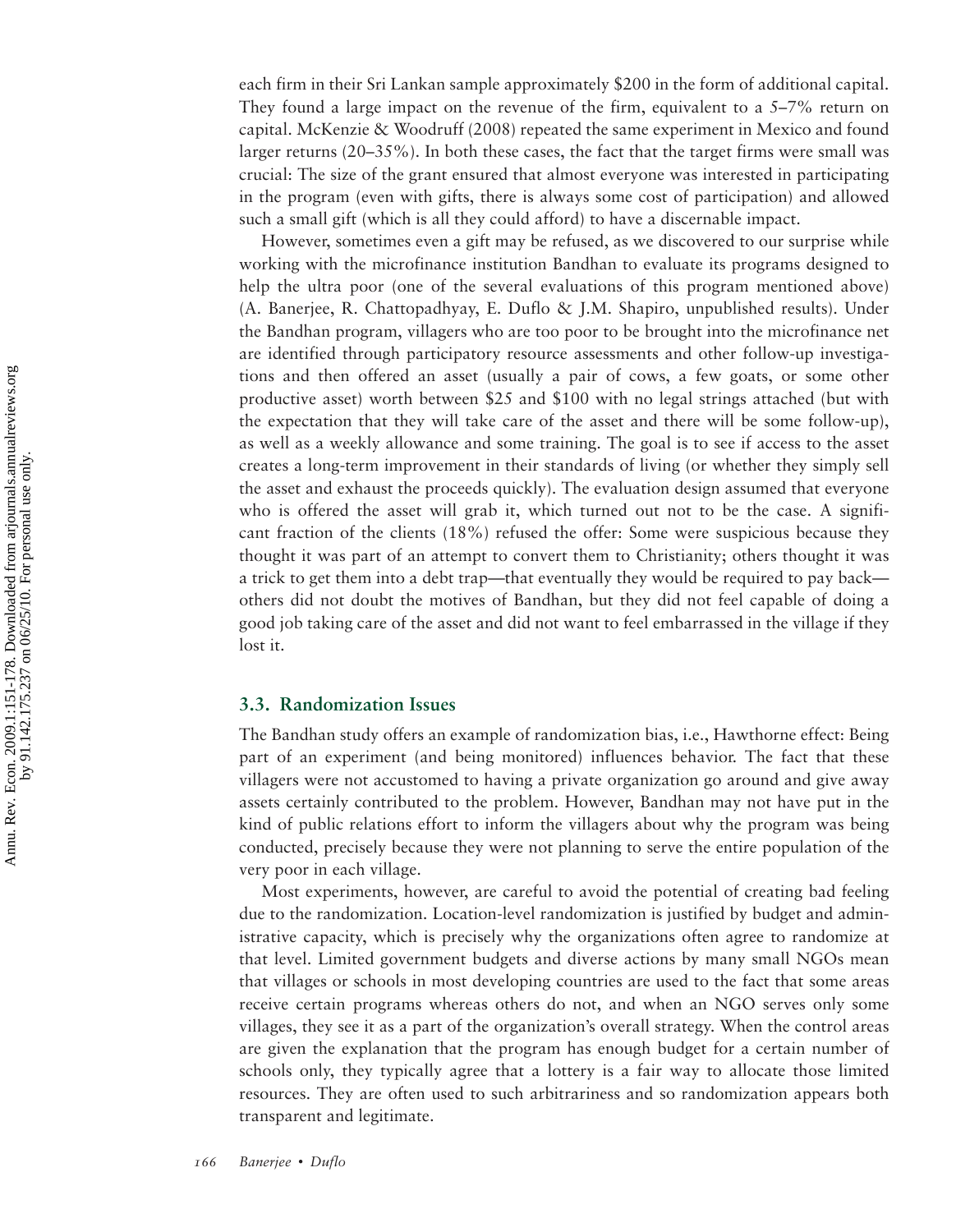One issue with the explicit acknowledgment of randomization as a fair way to allocate the program is that implementers may find that the easiest way to present it to the community is to say that an expansion of the program is planned for the control areas in the future (especially when such is indeed the case, as in phased-in design). This may cause problems if the anticipation of treatment leads individuals to change their behavior. This criticism was made in the case of the PROGRESA program, where control villages knew that they would eventually be covered by the program.

When it is necessary for the evaluation that individuals not be aware that they are excluded from the program, ethics committees typically grant an exemption from full disclosure until the end-line survey is completed, at least when the fact of being studied in the control group does not present any risk to the subject. In these cases, participants at the ground level are not told that randomization was involved. This happens more often when randomization takes place at the individual level (though some individual-level randomizations are carried out by public lottery). In such cases, the selected beneficiaries are informed only that, for example, they received a loan for which they had applied (Karlan & Zinman 2007) or that the bank had decided to lower the interest rate (Karlan & Zinman 2005).

#### 3.4. Equilibrium Effects

A related issue is what is usually (slightly confusingly) called general equilibrium effects (we prefer the term equilibrium effects because general equilibrium is essentially a multimarket concept). Program effects found in a small study may not generalize what will happen when the program is scaled up nationwide (Heckman et al. 1999, Abbring & Heckman 2008). Consider, for example, what would happen if we tried to scale up a program that shows, in a small-scale experimental implementation, that economically disadvantaged girls who get vouchers to go to private schools end up with a better education and higher incomes. When we scale up the program to the national level, two challenges arise: crowding in the private schools (and potentially a collapse of public schools) and a decline in the returns to education because of increased supply. Both challenges could prompt the experimental evidence to overstate the returns to a nationwide vouchers program.

This phenomenon of equilibrium effects poses a problem that has no perfect solution. Fortunately, in many instances, this phenomenon does not present itself. For example, if we want to determine which strategy for promoting immunization take-up (reliable delivery or reliable delivery plus a small incentive for the mother to remember to immunize her child on schedule) is more cost effective in raising immunization rates and by how much (as in Banerjee et al. 2008), the experimental method poses no problem. The fact that immunizing the entire district would not require that many extra nurses helps us here because we can assume that the price of nurses would not increase much, if at all. In another example, although learning that those who received vouchers in Colombia do better in terms of both educational and life outcomes is useful (see Angrist et al. 2002, 2006), it is hard to not worry about the fact that an increase in the overall supply of skills brought about by the expansion of the vouchers program will lower the price of skills. After all, this concern is precisely one of the reasons why the government may want to carry out such a program. A similar issue arises in the evaluation of training programs. For example, Attanasio et al. (2008b) used randomized allocation of applicants to the job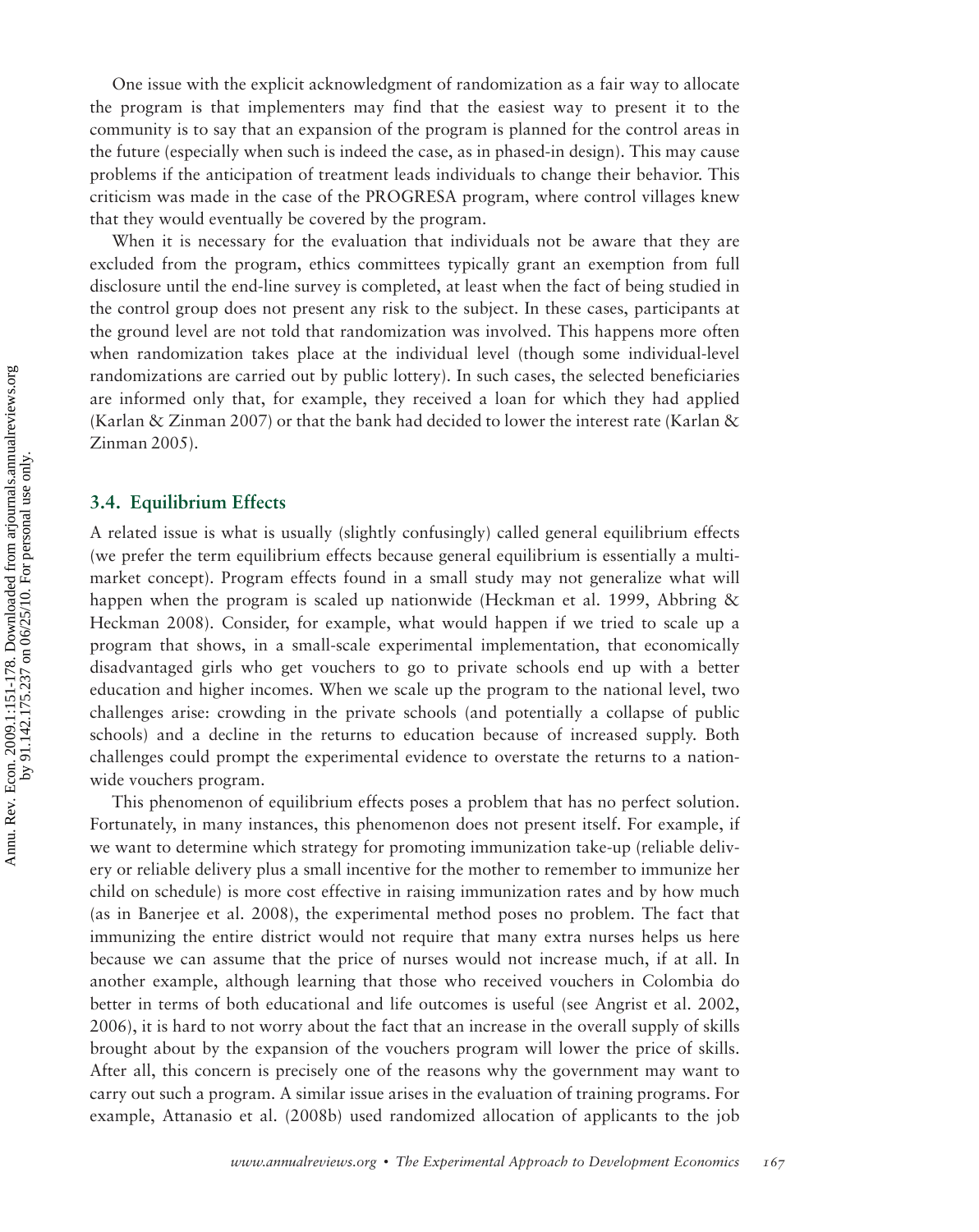training program Jovenes in Action in Colombia to evaluate its impact. They found that the program had a large effect on the employment rate after graduation. However, because the training program also offered placement aid, it may have also helped the trainees "jump the queue" to get a job. Although part of the impact of a relatively small program, this effect could be muted or entirely disappear once all the youth in a city benefit from the program.

Equilibrium effects offer the one clear reason to favor large studies over small ones. That does not necessarily mean cross-country style regressions—which often conflate too many different sources of variation to be useful in making causal claims—but rather, micro studies using large-scale policy shifts. Even though they are typically not randomized, micro studies still offer the opportunity to be careful about causality issues as well as equilibrium effects, many of which become internalized. A good example of this kind of research is the work of Hsieh & Urquiola (2006), who use a quasi-experimental design to argue that a Chilean school voucher program did not lead to an overall improvement in the skill supply, though it changed sorting patterns across schools. Other studies specifically designed to evaluate potential market equilibrium effects of policies include Acemoglu & Angrist (2001) and Duflo (2004a).

It is possible to check if the results from quasi-experimental area-level study are consistent with experimental evidence. For example, in the case of vouchers, we expect the equilibrium effects to dampen the supply response and, therefore, expect larger quasiexperimental studies to generate smaller effects than those found in experiments. If we find the opposite, we may start worrying about whether the larger study is reliable or representative. In this sense, experiments and nonexperimental studies may be complements rather than substitutes.

Another approach is to try to estimate directly the size of the equilibrium effect using the experimental method. In ongoing research, M. Kremer & K. Muralidharan (unpublished results) study the effect of a vouchers program using a double randomization: They randomize villages where the vouchers are distributed as well as the individuals who receive vouchers within a village. By comparing the estimates that they will get from the two treatments, they hope to infer the size of the equilibrium effect. This approach deals with only one level of equilibration—people can move to the village from outside and leave the village to find work, in which case estimating what is happening to the supply of education rather than to the price of skills may be a better approach—but it is clearly an important start.

An alternative approach is to combine the results from different experiments by using one experiment (or more plausibly, quasi-experiment) to estimate the elasticity of demand for skills, another to estimate the supply of quality teaching, and a third to estimate how much vouchers contribute to skill building. This style of work requires taking a more structural approach because we need to identify the relevant parameters. It, however, has the potential to bridge the gap between the micro and macro worlds and addresses the criticism that experiments may get the right answer to minor questions but fail to address the "big" questions of interest [as seen in some of the comments to Banerjee's piece in the Boston review, for example, published in Banerjee (2007)]. As we discuss above, experiments can help us estimate economic parameters (such as the returns to capital for small firms, the labor supply elasticity, individual returns to education, etc.), which can then be used in combination with microfounded equilibrium models [Heckman et al. (1999) developed and exposed this method for tuition policy]. There is a small but growing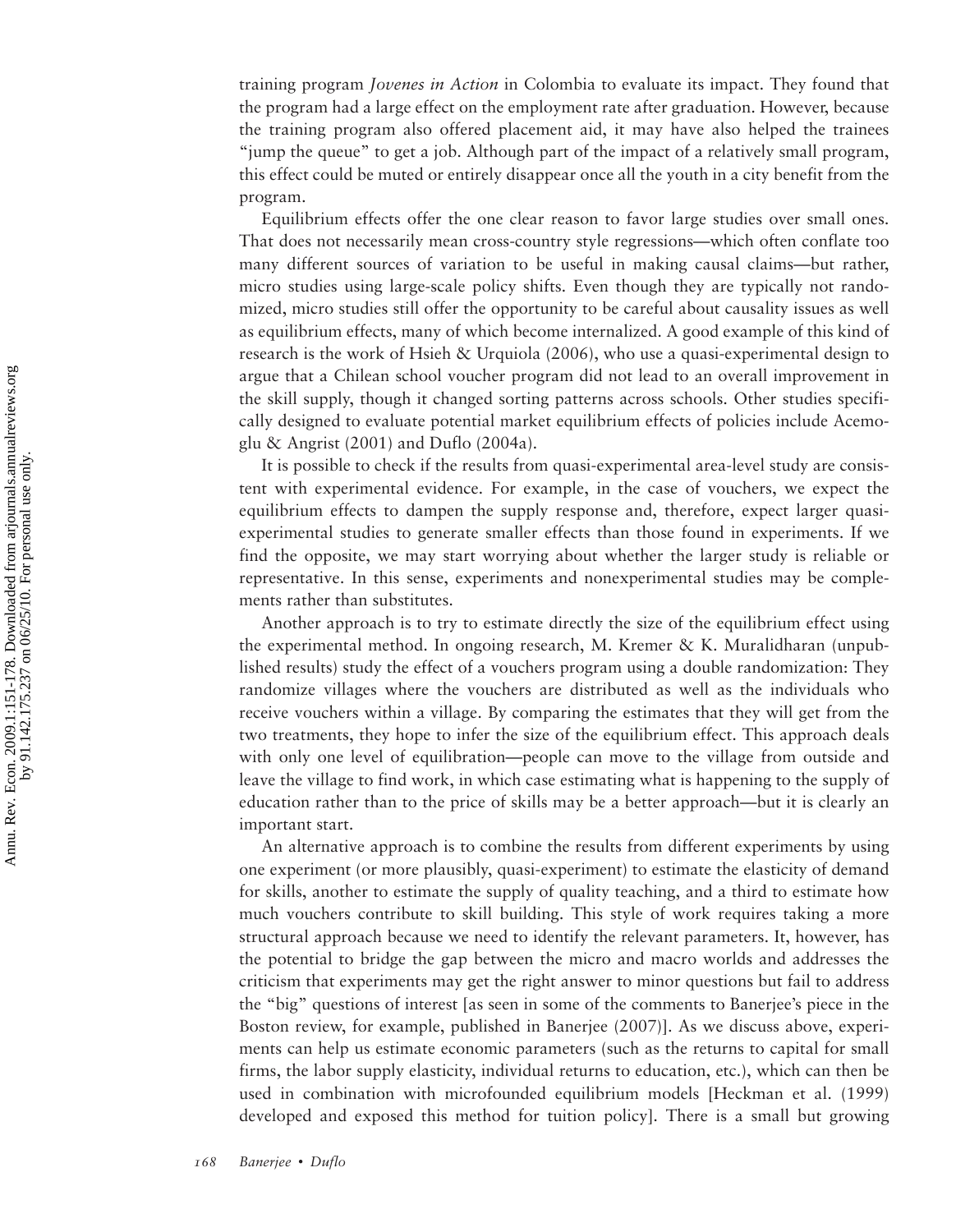literature in development economics, associated in particular with Robert Townsend and his collaborators, that attempts to integrate microestimates into calibration of growth models with credit constraints.<sup>6</sup> Clearly, much work remains to be done in this area.

#### 3.5. Heterogeneity in Treatment Effects

Most evaluations of social programs focus exclusively on the mean impact. In fact, one of the advantages of experimental results is their simplicity: They are easy to interpret because all you need to do is compare means, a fact that may encourage policymakers to take the results more seriously (see, e.g., Duflo 2004b, Duflo & Kremer 2004). However, as Heckman et al. (1997b) point out, the mean treatment effect may not be what the policymaker wants to know: Exclusive focus on the mean is valid only under specific assumptions about the form of the social welfare function. Moreover, from the point of view of the overall intellectual project, restricting the analysis to the naïve comparison of means does not make sense.

Unfortunately, the mean treatment effect (or the treatment effect conditional on covariates) is also the only conventional statistic of the distribution of treatment effects that is straightforward to estimate from a randomized experiment without the need for additional assumptions (Heckman 1992). Of course, we can always compare the entire distribution of outcomes in treatment with that in control: Tests have been developed to measure the equality of distributions as well as stochastic dominance (see Abadie 2002). For example, Banerjee et al. (2007) showed that the distribution of test scores among the students who study in schools that received a *balsakhi* (i.e., "child's friend" or tutor) first-order stochastically dominates that of the treatment group, and most of the gains are seen at the bottom. This finding is important because, in the program classrooms, the children at the bottom were pulled out and given remedial teaching, whereas those at the top remained in the classroom. We would therefore expect different effects on the two groups, and justifying the program would be difficult if it only helps those at the top. Duflo et al. (2007) also looked at how the camera-based teacher incentive program discussed above affects the entire distribution of absence among teachers, and they found first-order stochastic dominance. However, comparing these distributions does not inform us about the distribution of the treatment effect per se (because the differences in quantiles of a distribution is not the quantile of the difference).

In their excellent review of the recent econometric literature on program evaluation (including the technical details behind much of the material covered here), Imbens & Woolridge (2008) make the case that the distribution of the outcome in treatment and in control (which is always knowable) is all that we could possibly want to know about the program, because any social welfare function should be defined by the distribution of outcomes (or by the distribution of outcomes, conditional on observable variables). However, it is not clear that this is entirely correct. The planner may care about the percentage of people who benefit from a treatment, which is not identified by experiments (or any other evaluation method) without further assumption. To see the issue in its starkest form, consider the following example: There is a population of three people, and we know their

<sup>&</sup>lt;sup>6</sup>We discuss this literature in Banerjee & Duflo (2005). See also Banerjee (2008) for a detailed response to the argument that researchers should give up microestimates because the only thing that matters is growth and that the use of aggregate data is the only way to estimate what drives growth.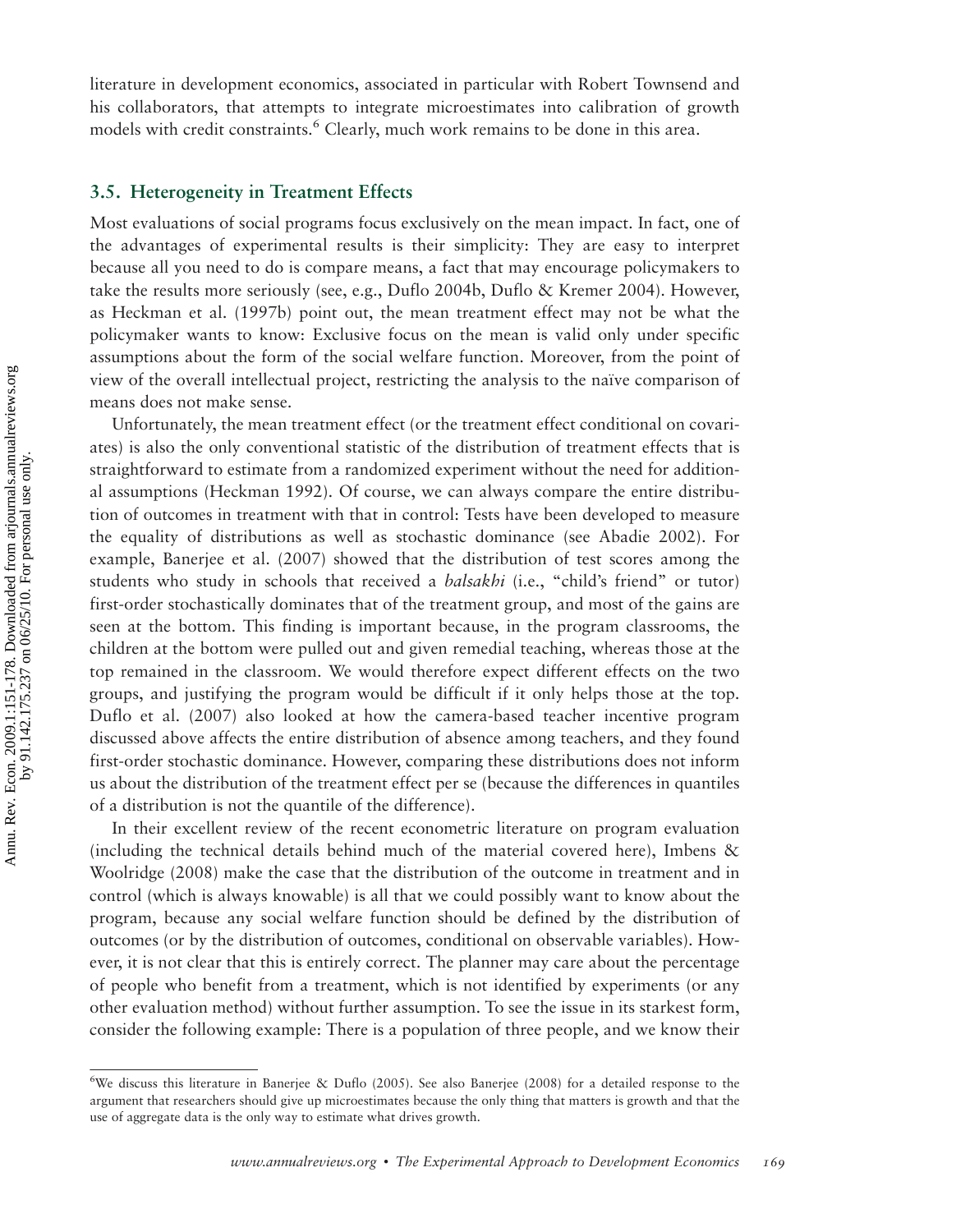potential outcomes both with and without treatment. If not treated, Mr. A's potential outcome is 1, Mr. B's is 2, and Mr. C's is 3. If treated, Mr. A's potential outcome is 2, Mr. B's outcome is 3, and Mr. C's outcome is  $-4$ . What should we think of this program? Both in terms of the mean treatment effect and in terms of the overall distribution, the treatment failed: The distribution 1, 2, 3 of the potential outcome nontreated first-order dominates the distribution  $-4$ , 2, 3 of the potential outcome treated. Should we therefore conclude that a policymaker should always favor control over treatment? Not necessarily, because the treatment benefits a majority and the policymaker may care about the greatest good for the greatest number. And even if we disagree with the policymaker's preferences here, it is hard to argue that the evaluator should dictate the choice of the objective function.

Once we recognize the potential value of identifying the set of people (from an  $ex$  antegrated) undifferentiated group) who moved up or down owing to the treatment, a problem arises: Extracting this information from the distribution of outcomes in treatment and in control is impossible. The problem here is logical and not a function of the experiments per se or any other specific estimation strategy—the relevant information is simply not there. In the setting of a randomized social experiment, Heckman et al. (1997b) show that the introduction of additional behavioral assumptions (in effect, modeling the decision to participate as a function of the potential outcomes under treatment and nontreatment) allows estimation of precise bounds on features of the distribution of the treatment effect. Abbring & Heckman (2008) provide a detailed treatment of methods to estimate the distribution of treatment effects. These techniques also apply in nonexperimental settings, but the authors point out that they may be particularly useful with experimental data both because one "can abstract from selection problems that plague non-experimental data" and because the experimental setting guarantees balance in the support of the observable variables, something on which the techniques rely.

Our view is that experimental research would benefit by engaging more with this body of research. Reporting additional "assumption-dependent" results along with the more "assumption-free" results that are usually reported in experiments (and making the necessary *caveat emptor*) can only enrich experimental work. However, experiments still have the advantage over methods that, with few assumptions, one can know important aspects of impact of the treatment (such as the mean for any subgroup). The fact that we may want to go beyond these measures, and to do so we may need to invoke assumptions that make random assignment less important, cannot possibly be counted in favor of methods not based on random assignment

Moreover, a lot of the heterogeneity that features prominently in people's objective functions (as opposed to heterogeneity that drives economic outcomes) is not about unobserved differences in people's characteristics, but about potentially observable differences. For example, in the balsakhi experiment (Banerjee et al. 2007), not only did we observe that the distribution of test scores in treatment first-order stochastically dominated that in control, but we also saw that those who had low baseline scores gained the most. From the point of view of the implementing organization, Pratham, this was what mattered, but we could know this only because we had baseline test scores. In other words, we need to start the experiment with clear hypotheses about how treatment effects vary based on covariates and collect the relevant baseline data.

Fortunately, recent econometric research can help. Crump et al. (2009) developed two nonparametric tests of whether heterogeneity is present in treatment effects: one to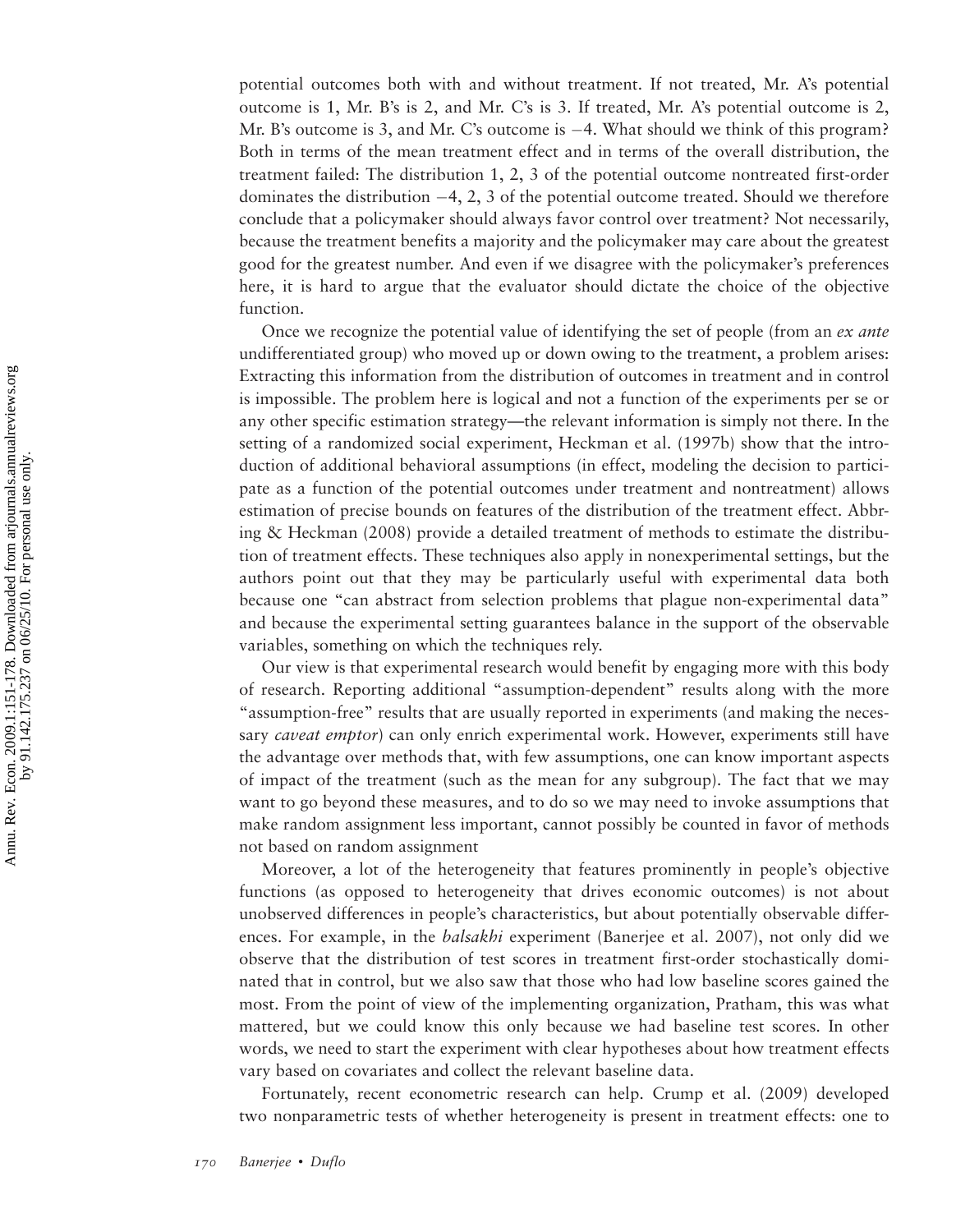determine whether the treatment effect is zero for any subpopulation (defined by covariates) and another for whether the treatment effect is the same for all subpopulations (defined by covariates). Heckman et al. (2006) and Heckman & Vytlacil (2008a,b) discuss the implication of treatment heterogeneity in terms of both observable and nonobservables.

In addition, treatment effects can be estimated for different subgroups. One difficulty here is that if the subgroups are determined *ex post*, there is a danger of "specification" searching," where researchers and policymakers choose *ex post* to emphasize the program's impact on one particular subgroup. As in the application by Heckman et al. (1997b), theory can help by telling us what to expect. Specifying ex ante the outcomes to be observed and what we expect from them (as is encouraged in the medical literature) is another possibility. Should we still want to try to learn from (possibly interesting, but ex ante unexpected) differences in the treatment effect, replication can help: When a second experiment is run, it can be explicitly set up to test this newly generated hypothesis. For example, both Karlan & Zinman (2007) and de Mel et al. (2009) found different results for men and women. These differences were not expected, and they are difficult to reconcile. But once the study is replicated elsewhere, these differences can form the basis of a new set of hypotheses to be tested [see Duflo (2007) for a more detailed discussion of these and other design issues].

Finally, some recent literature (Manski 2000, 2002, 2004; Deheijia 2005; Hirano & Porter 2005) seeks to make all of this less ad hoc. The authors want to integrate the process of evaluation and learning into an explicit framework of program design. They therefore try to put themselves explicitly in the shoes of the policymaker who is trying to decide not only whether or not to implement a program, but also how to implement it (Should the program be compulsory? Should the administrator be given some leeway on who should participate?). They allow the policymaker to be concerned not only with expected income gain, but also with expected utility gain (taking into account risk aversion), and hence with potential increase or decrease in the variability of the outcome with the treatment status. The policymaker has access to covariates about potential beneficiaries as well as to the results from randomized experiments. This literature tries to develop a theory of how the administrator should decide, taking into account both heterogeneity and uncertainty in program benefits conditional on covariates. As far as we know, these tools have not been used in development economic research. This is a fruitful avenue for future work.

#### 3.6. Relationship with Structural Estimation

Most of the early experimental literature focused on reduced-form estimates of the program effect. However, there is no reason not to use that data to extract structural parameters wherever possible. Although doing so will require us to make more assumptions, the structural estimates can be used to cross-check the reduced-form results (for example, Are the results reasonable if they imply an elasticity of labor supply of  $x$  or an expected return on schooling of  $\gamma$ ?) and more generally to bolster their external validity. Moreover, if we are comfortable with the assumptions underlying the estimates, it is possible to derive policy conclusions from them that go well beyond what is obtained from the reduced form.

Early examples of this method in development include Attanasio et al. (2001) and Todd & Wolpin (2006), both of which use PROGRESA data. Attanasio et al. (2001) were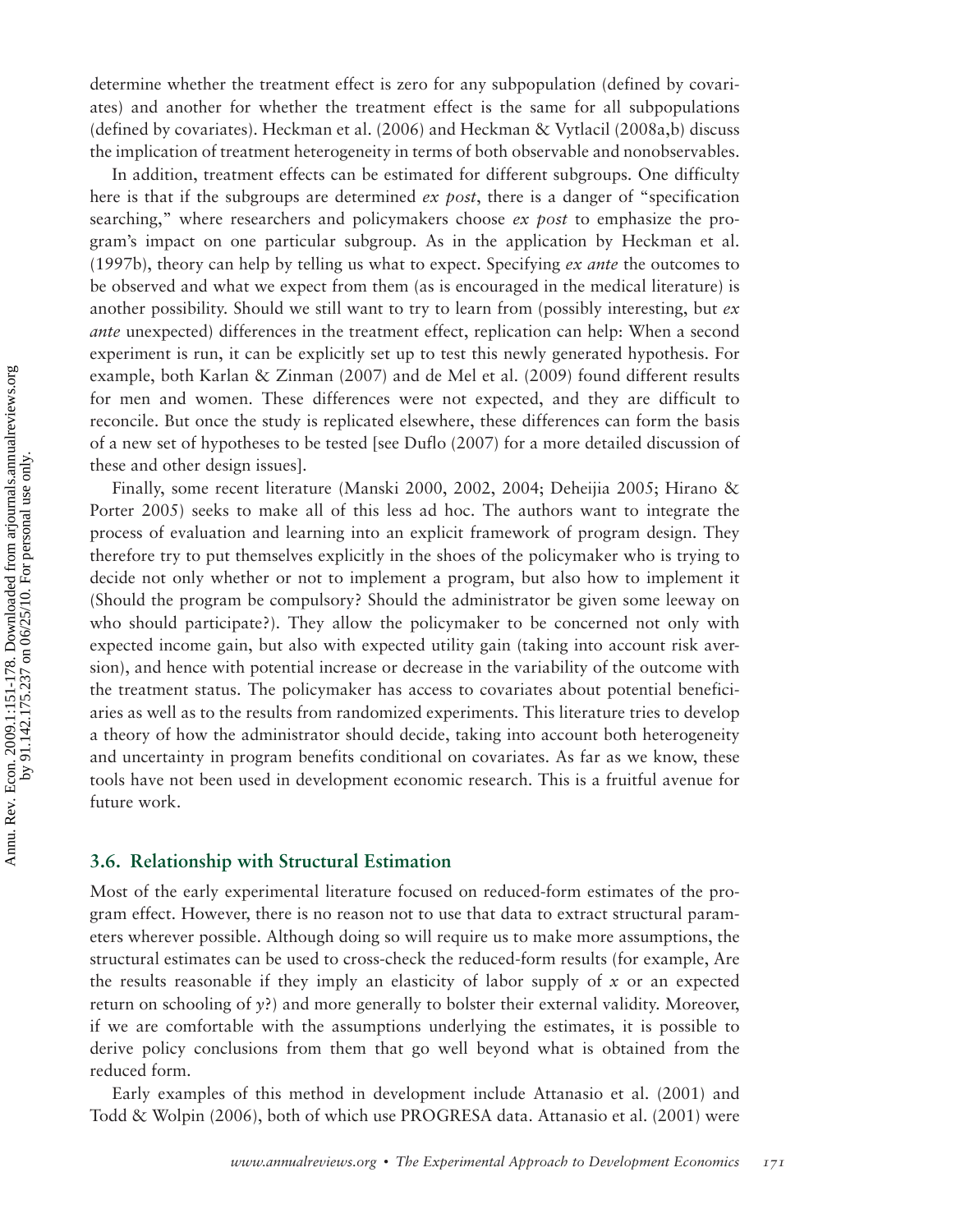interested in evaluating the program's impact while allowing, for example, for anticipation effects in the control (which cannot be done without making some additional assumptions). They found no evidence of anticipation effects. Todd & Wolpin (2006) wanted to use the experiment as a way to validate the structural model: They estimated a structural model outside the treated sample and checked that the model correctly predicts the impact of the treatment. Another example of the potential of marrying experiments and structural estimation is Duflo et al. (2007). After reporting the reduced-form results, the paper exploits the nonlinear aspect of Seva Mandir's teacher incentive schemes (teachers received a minimum wage of \$10 if they were present less than 10 days in the month and a bonus of \$1 for any extra day above that) to estimate the value of teachers' absences and the elasticity of their response with respect to the bonus. The model is extremely simple: By coming to school in the early days of the months, the teacher is building up the option of getting \$1 extra per day by the end of the month, thereby giving up a stochastic outside option of not going to school this day. Yet, this model also gives rise to interesting estimation problems once we try to introduce heterogeneity and serial correlation in the shock received by the teacher on the outside option in a realistic way. As with Todd & Wolpin (2006), this paper then compares the predictions of various models to both the control and a "natural experiment" when Seva Mandir changed their payment rules (after the experiment period was over). This exercise shows that accounting for heterogeneity and serial correlation is important because only those simulations come close to replicating the control group means and the distribution of absence under the new rules.

In principle, it ought to be possible to exploit even further the complementarity between structural estimation and experiments. As mentioned above, one advantage of experiments is their flexibility with respect to data collection and the choice of treatments (within the limits of ethical rule and human subject reviews and what partners are willing to and capable of implementing): It should be possible to design the experiment to facilitate structural estimation by ensuring that the experiment includes sources of variation that would help researchers identify the necessary parameters and collect the appropriate data. Experiments in development economics increasingly involve complex designs and many treatment groups, demonstrating the feasibility of introducing variation that could help identify structural parameters of interest. One could also estimate a structural model from baseline data before the experimental results are known in order to perform a "blind" validation of the structural models. However, we have yet to see examples of this kind of work: The examples we discuss exploit ex post variation in the way the program is implemented, rather than introducing it on purpose.

#### 3.7. Relation to Theory

We have argued that experiments can be and have been useful for testing theories [see Banerjee (2005) and Duflo et al. (2006) for a longer treatment of these issues]. The fact that the basic experimental results (e.g., the mean treatment effect) do not depend on the theory for their identification means that a "clean" test of theory (i.e., a test that does not rely on other theories too) may be possible. This understanding has prompted us to rethink some basic elements of demand theory.

A number of independent randomized studies on the demand for so-called health protection products consistently found that the price elasticity of demand around zero is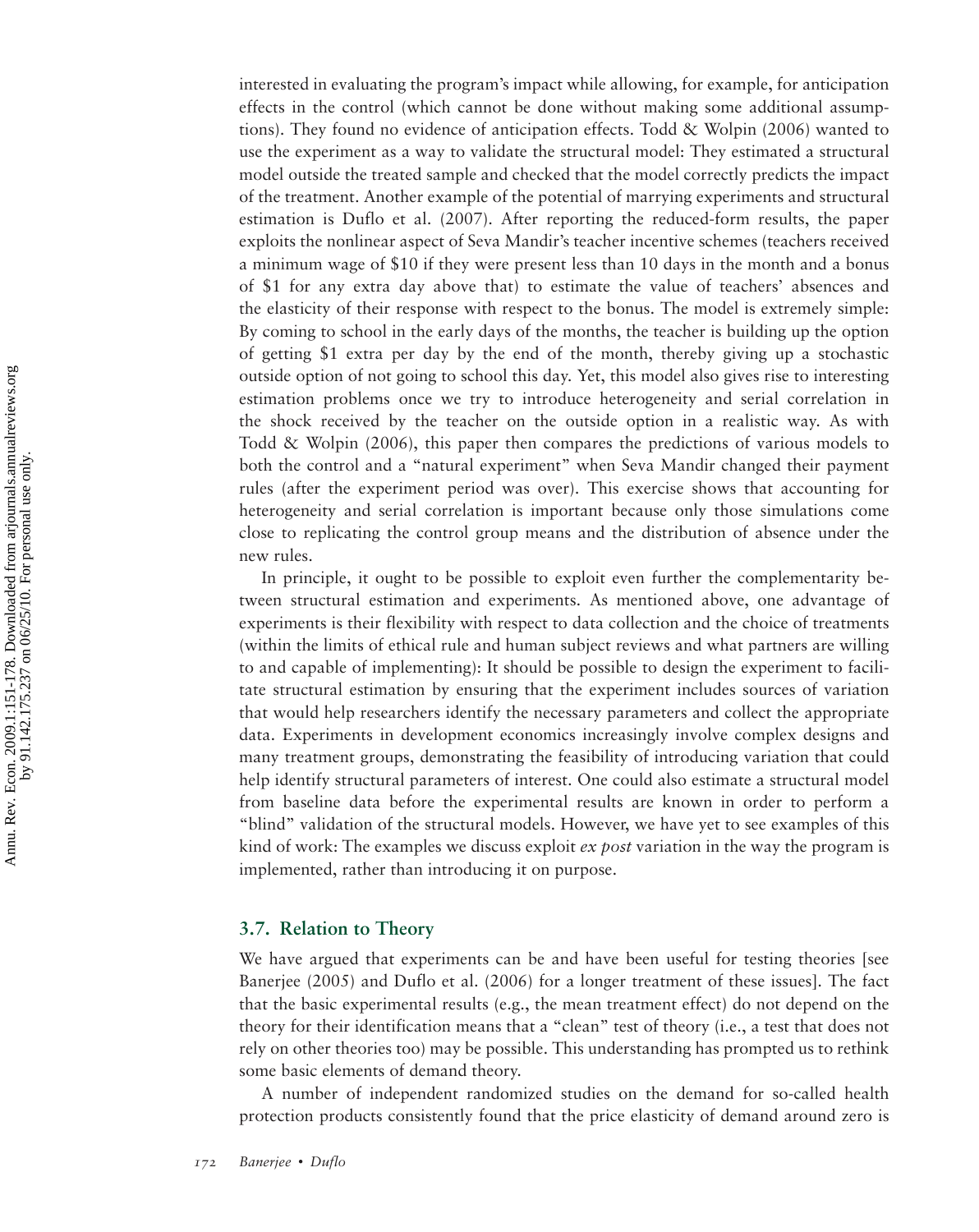huge. In Kenya, Kremer & Miguel (2007) found that raising the price of deworming drugs from 0 to 30 cents per child reduced the fraction of children taking the drug from 75% to 19%. Also in Kenya, Cohen & Dupas (2007) found that raising the price of insecticidetreated bed nets from 0 to 60 cents reduces the fraction of those who buy the nets by 60%. In Zambia, raising the price of water disinfectant from 9 to 24 cents reduces the fraction of people who take up the offer by 30% (Ashraf et al. 2007). Similar large responses are also found with small subsidies: In India, Banerjee et al. (2008) found that offering mothers one kilogram of dried beans (worth approximately 60 cents) for every immunization visit (plus a set of bowls for completing immunization) increases the probability that a child is fully immunized by 20%. Most remarkably, a reward of 10 cents got 20% more people in Malawi to pick up the results of their HIV test (Thornton 2007).

Reviewing this evidence (and several papers on education with similar conclusions), Kremer & Holla (2008) conclude that these demand elasticities cannot come from the standard human-capital model of the demand for better health, given the importance of the issue at hand. For example, one can imagine that either conventionally rational economic agents decide to get an HIV test (knowing their status could prolong their life and that of others) or they decide against getting it (the test may be extremely stressful and shameful). What is more difficult to predict is that so many of them change their minds, for a mere 10 cents, about something that has a good chance of entirely transforming their lives.

Kremer & Holla (2008) suggest that this pattern of demand is more consistent with a model in which people actually want the product but are procrastinating; it is tempting to delay paying the cost given that the benefits are in the future. However, if people really want to buy bed nets or want to know their test result but are perpetually unable to do so, then, given the potential life-saving benefits that these offer, they have to be extraordinarily naïve. In terms of financial products, the (experimental) evidence argues against their being that naïve. Ashraf et al.  $(2006)$  found that those who show particularly hyperbolic preferences are also particularly keen to acquire commitment devices to lock in their savings, indicating a high degree of self-awareness. Duflo et al. (2008c,d) found that farmers in Kenya who complain of not having enough money to buy fertilizer at planting time are willing to commit money at harvest time for fertilizer to be used several months later. Moreover, when given ex ante (before the harvest), the choice about when vendors should come to sell fertilizer, almost half the farmers request that the vendors come right after harvest, rather than later when the farmers will need fertilizer, because the farmers know that they will have money after the harvest. Their request for fertilizer to be delivered to them right away suggests that the farmers have enough self-control to keep fertilizer at home and not resell it. This finding further suggests that the theory may extend beyond the now-standard invocation of self-control problems as a way of dealing with all anomalies.

Sometimes experiments throw up results that are even more troubling to the existing body of theory [see Duflo (2007) for a longer discussion]. Bertrand et al. (2009) provide one striking example that fits no existing economic theory: They found that seemingly minor manipulations (such as the photograph on a mailer) have effects on take-up of loans as large as meaningful changes in interest rates.

In all of this literature, field experiments play the role traditionally played by lab experiments, but perhaps with greater credibility. The goal is better theory, but can theory help us design better experiments and interpret experimental results for better policy design? One possible direction, discussed above, is to use experimental results to estimate structural models. However, we also want theory to play a more mundane but equally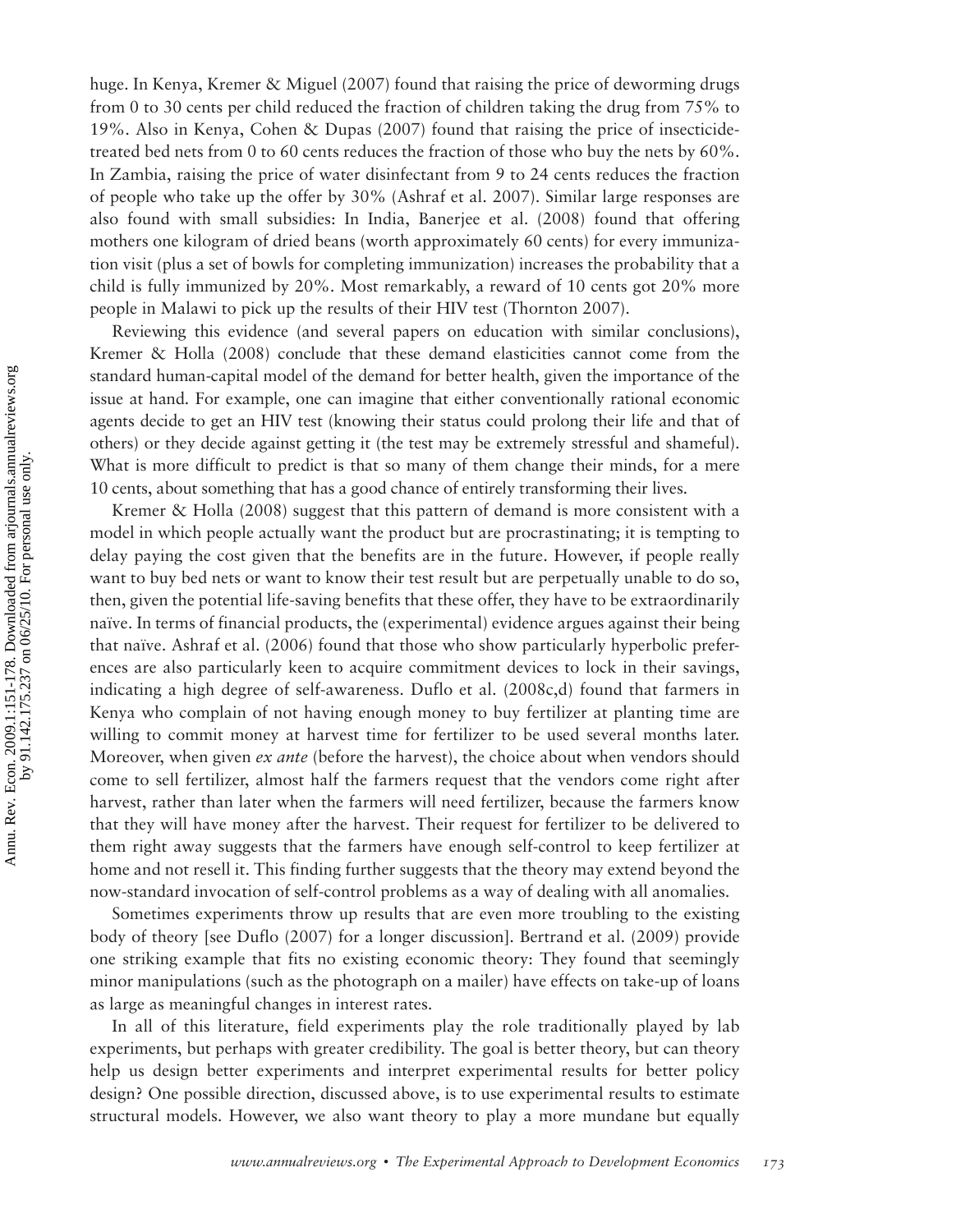important role: We need a framework for interpreting what we find. For example, can we go beyond the observation that different inputs into the educational production function have different productivities? Is there any way to group the different inputs into broader input categories on a priori grounds, with the presumption that there should be less variation within the category? Or, on the outcome side, can we predict which outcomes of the educational system should comove more closely than the rest? Or is every experimental result sui generis?

A useful theory for this purpose is unlikely to be particularly sophisticated. Rather, it would provide a convenient way to reduce dimensionality on the basis of a set of reasonable premises. Banerjee et al. (2009) attempted such an approach for the local public action, but their effort is, at best, partially successful. More work along these lines will be vital.

#### 4. CONCLUSION

We fully concur with Heckman's (1992) main point: To be interesting, experiments need to be ambitious and need to be informed by theory. At this convergence point is also, conveniently, where they are likely to be the most useful for policymakers. Our view is that economists' insights can and should guide policy making (see also Banerjee 2002). Economists are sometimes well placed to propose or identify programs that are likely to make big differences. Perhaps even more importantly, they are often in a position to midwife the process of policy discovery, based on the interplay of theory and experimental research. This process of "creative experimentation," where policymakers and researchers work together to think out of the box and learn from successes and failures, is the most valuable contribution of the recent surge in experimental work in economics.

#### DISCLOSURE STATEMENT

The authors are not aware of any affiliations, memberships, funding, or financial holdings that might be perceived as affecting the objectivity of this review.

#### ACKNOWLEDGMENTS

We thank Guido Imbens for many helpful conversations and James J. Heckman for detailed comments on an earlier draft.

#### LITERATURE CITED

- Abadie A. 2002. Bootstrap tests for distributional treatment effects in instrumental variables models. J. Am. Stat. Assoc. 97(457):284–92
- Abbring JH, Heckman JJ. 2008. Econometrics evaluation of social programs part III: distributional treatment effects, dynamic treatment effects, dynamic discrete choice and general equilibrium policy evaluation. See Heckman & Leamers 2008, pp. 5145–5303
- Abdul Latif Jameel Poverty Action Lab (ALJ-PAL). 2005. Fighting Poverty: What Works?, Fall, Issue 1. Cambridge, MA: MIT
- Acemoglu D, Angrist J. 2001. How large are human-capital externalities? Evidence from compulsory schooling laws. In NBER Macroeconomics Annual 2000, ed. BS Bernanke, K Rogoff, 15:9–74. Cambridge, MA: NBER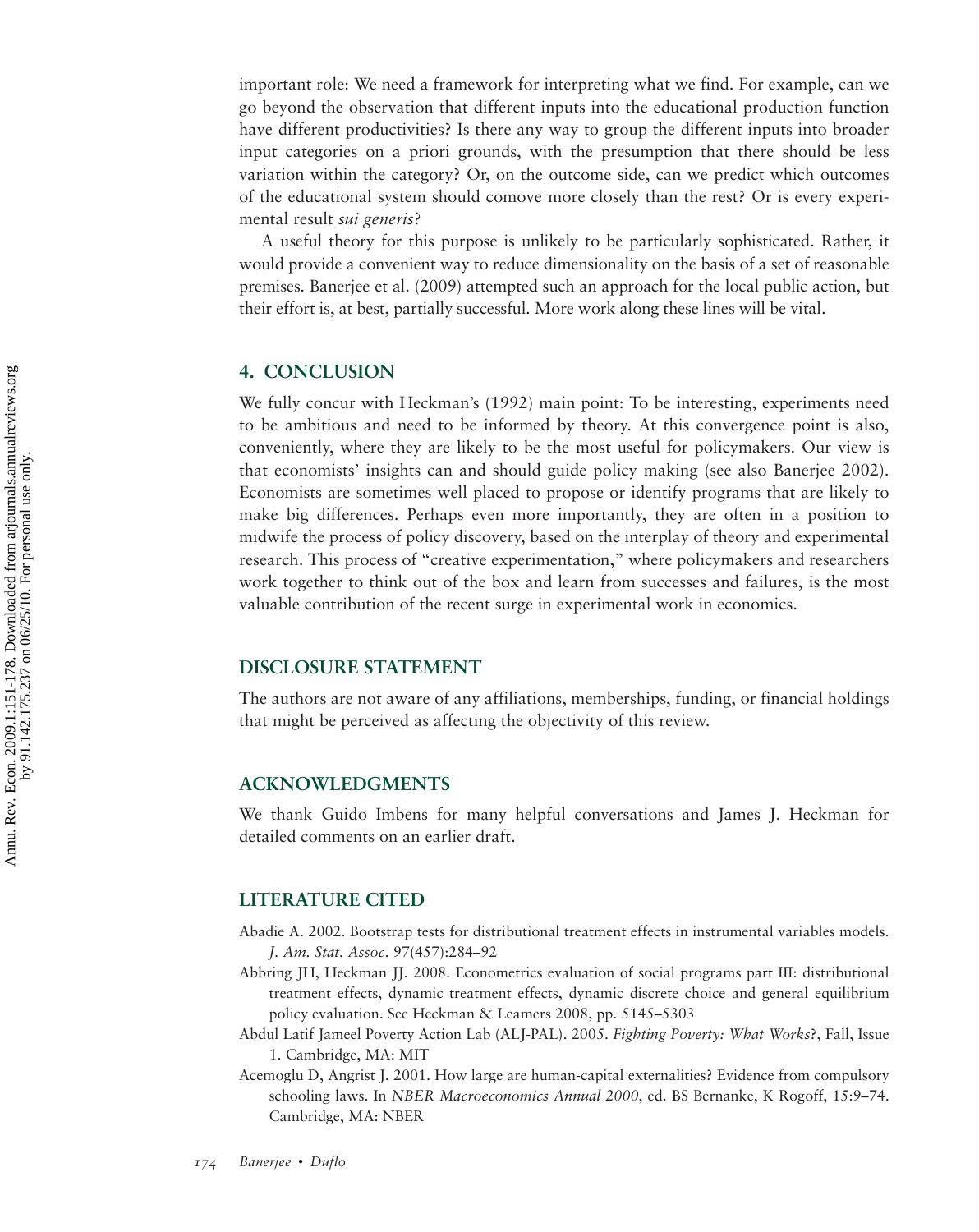- Angrist J, Bettinger E, Bloom E, Kremer M, King E. 2002. Vouchers for private schooling in Colombia: evidence from randomized natural experiments. Am. Econ. Rev. 92(5):1535–58
- Angrist J, Bettinger E, Kremer M. 2006. Long-term educational consequences of secondary school vouchers: evidence from administrative records in Colombia. Am. Econ. Rev. 96(3):847–62
- Angrist J, Lang D, Oreopoulos P. 2009. Incentives and services for college achievement: evidence from a randomized trial. Am. Econ. J. Appl. Econ. 1:136–63
- Angrist J, Lavy V. 2009. The effect of high school matriculation awards: evidence from group-level randomized trials. Am. Econ. Rev. In press (see also NBER Work. Pap. 9389).
- Ashraf N, Berry J, Shapiro JM. 2007. Can higher prices stimulate product use? Evidence from a field experiment in Zambia. Work. Pap. 13247, NBER
- Ashraf N, Karlan D, Yin W. 2006. Tying Odysseus to the mast: evidence from a commitment savings product in the Philippines. Q. J. Econ. 121(2):635–72
- Attanasio O, Barr A, Camillo J, Genicot G, Meghir C. 2008a. Group formation and risk pooling in a field experiment. Mimeogr., Georgetown Univ.
- Attanasio O, Kugler A, Meghir C. 2008b. Training disadvantaged youth in Latin America: evidence from a randomized trial. Work. Pap., Inst. Fisc. Stud.
- Attanasio O, Meghir C, Santiago A. 2001. Education choices in Mexico: using a structural model and a randomized experiment to evaluate Progresa. Mimeogr., Univ. Coll. Lond.
- Banaji M. 2001. Implicit attitudes can be measured. In The Nature of Remembering: Essays in Honor of Robert G. Crowder, ed. HL Roediger III, JS Nairne, I Neath, A Surprenant, pp. 117–50. Washington, DC: Am. Psychol. Assoc.
- Banerjee A. 2002. The uses of economic theory: against a purely positive interpretation of theoretical results. Work. Pap. 007, Dep. Econ., MIT
- Banerjee A. 2005. New development economics and the challenge to theory. Econ. Polit. Wkly. 40 (40):4340–44
- Banerjee A. 2007. Making Aid Work. Cambridge, MA: MIT Press
- Banerjee A. 2008. Big answers for big questions: the presumption of growth policy. Mimeogr., Dep. Econ., MIT
- Banerjee A, Banerji R, Duflo E, Glennerster R, Khemani S. 2009. Pitfalls of participatory programs: evidence from a randomized evaluation in education in India. Work. Pap. 14311, NBER; Am. Econ. J: Econ. Policy. Forthcoming
- Banerjee A, Cole S, Duflo E, Linden L. 2007. Remedying education: evidence from two randomized experiments in India. Q. J. Econ. 122(3):1235–64
- Banerjee A, Duflo E. 2005. Growth theory through the lens of development economics. In Handbook of Economic Growth, ed. S Durlauf, P Aghion, 1A:473–552. Amsterdam: Elsevier Sci. Ltd. North Holl.
- Banerjee A, Duflo E, Glennerster R, Kothari D. 2008. Improving immunization coverage in rural India: a clustered randomized controlled evaluation of immunization campaigns with and without incentives. Mimeogr., Dep. Econ., MIT
- Banerjee A, Jacob S, Kremer M, Lanjouw J, Lanjouw P. 2005. Moving to universal education! Costs and trade offs. Mimeogr., Dep. Econ., MIT
- Beaman L, Chattopadhyay R, Duflo E, Pande R, Topalova P. 2009. Powerful women: does exposure reduce bias? BREAD Work. Pap. 181; Work. Pap. 14198, NBER; Q. J. Econ. Forthcoming
- Berry J. 2008. Child control in education decisions: an evaluation of targeted incentives to learn in India. Mimeogr., Dep. Econ., MIT
- Bertrand M, Chugh D, Mullainathan S. 2005. Implicit discrimination. Am. Econ. Rev. 95(2):94–8
- Bertrand M, Djankov S, Hanna R, Mullainathan S. 2007. Corruption in driving licensing process in Delhi. Q. J. Econ. 122(4):1639–76
- Bertrand M, Karlan D, Mulainathan S, Zinman J. 2009. What's advertising content worth? Evidence from a consumer credit marketing. Q. J. Econ. Forthcoming
- Bjorkman M, Svensson J. 2007. Power to the people: evidence from a randomized field experiment of a community-based monitoring project in Uganda. Work. Pap. 6344, CEPR; O. J. Econ. Forthcoming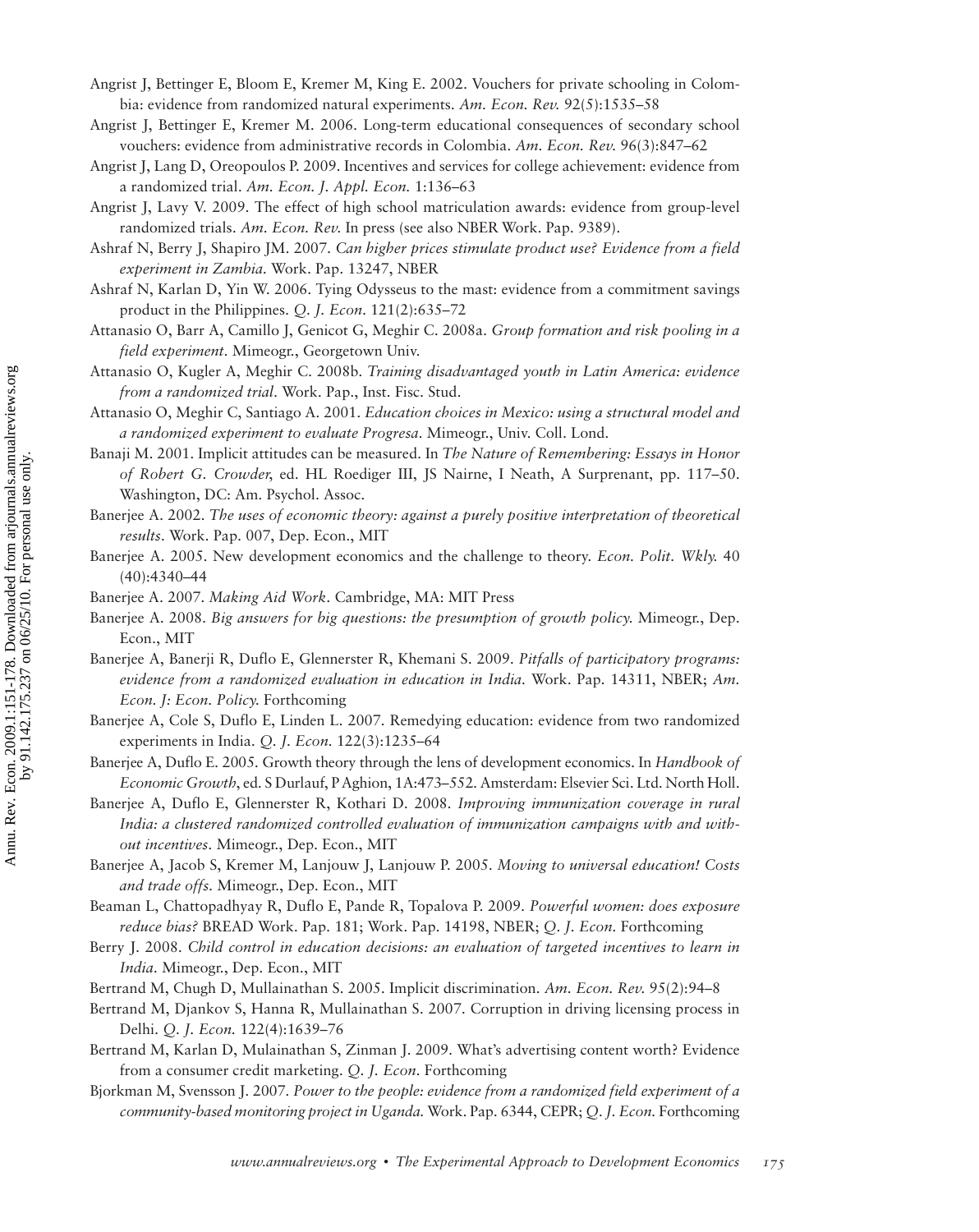- Bleakley H. 2007. Disease and development: evidence from hookworm eradication in the American south. Q. J. Econ. 122(1):73–117
- Bobonis G, Miguel E, Sharma CP. 2006. Anemia and school participation. J. Hum. Resour. 41 (4):692–721
- Cohen J, Dupas P. 2007. Free distribution or cost-sharing? Evidence from a randomized malaria prevention experiment. Glob. Work. Pap. 14, Brookings Inst.
- Crump R, Hotz J, Imbens G, Mitnik O. 2009. Nonparametric tests for treatment effect heterogeneity. Rev. Econ. Stat. In press
- Dehejia R. 2005. Program evaluation as a decision problem. J. Econom. 125:141–73
- de Mel S, McKenzie D, Woodruff C. 2008. Returns to capital in microenterprises: evidence from a field experiment. Q. J. Econ. 123(4):1329–72
- de Mel S, McKenzie D, Woodruff C. 2009. Are women more credit constrained? Experimental evidence on gender and microenterprise returns. Am. Econ. J. Appl. Econ. Forthcoming
- Duflo E. 2004a. The medium run consequences of educational expansion: evidence from a large school construction program in Indonesia. J. Dev. Econ. 74(1):163–97
- Duflo E. 2004b. Scaling up and evaluation. In Accelerating Development, ed. F Bourguignon, B Pleskovic, pp. 342–67. Washington, DC: World Bank/Oxford Univ. Press
- Duflo E. 2007. Field experiments in development economics. In Advances in Economic Theory and Econometrics, ed. R Blundell, W Newey, T Persson; Econ. Soc. Monogr. 42, chpt. 13. Cambridge, UK: Cambridge Univ. Press
- Duflo E, Chattopadhyay R. 2004. Women as policy makers: evidence from a randomized policy experiment in India. Econometrica 72(5):1409–43
- Duflo E, Dupas P, Kremer M. 2008a. Peer effects, pupil teacher ratios, and teacher incentives: evidence from a randomized evaluation in Kenya. Mimeogr. Dep. Econ., MIT
- Duflo E, Dupas P, Kremer M, Sinei S. 2006. Education and HIV/AIDS prevention: evidence from a randomized evaluation in western Kenya. Work. Pap. 402, World Bank Policy Res.
- Duflo E, Hanna R, Ryan S. 2007. Monitoring works: getting teachers to come to school. BREAD Work. Pap. 103 (Work. Pap. 11880, NBER)
- Duflo E, Kremer M. 2004. Use of randomization in the evaluation of development effectiveness. In Evaluating Development Effectiveness, World Bank Ser. Eval. Dev., Vol. 7, ed. O Feinstein, GK Ingram, GK Pitman, pp. 205–32. New Brunswick, NJ: Transactions
- Duflo E, Kremer M, Glennerster R. 2008b. Using randomization in development economics research: a toolkit. In Handbook of Development Economics, Vol. 4, ed. T Schultz, J Strauss, chpt. 15. Amsterdam: Elsevier Sci. Ltd. North Holl.
- Duflo E, Kremer M, Robinson J. 2008c. How high are rates of return to fertilizer? Evidence from field experiments in Kenya. Am. Econ. Rev. Pap. Proc. 98(2):482–88
- Duflo E, Kremer M, Robinson J. 2008d. Why are farmers not using fertilizer? Procrastination and learning in technology adoption. Mimeogr., Dep. Econ., MIT
- Dupas P. 2007. Relative risks and the market for sex: teenage pregnancy, HIV, and partner selection in Kenya. Mimeogr., Univ. Calif. Los Angeles
- Fiszbein A, Schady N, eds. 2009. Conditional Cash Transfers: Reducing Present and Future Poverty. Washington, DC: World Bank
- Gine X, Karlan D, Zinman J. 2008. Put your money where your butt is: a commitment savings account for smoking cessation. Mimeogr., Dep. Econ., Yale Univ.
- Glewwe P, Ilias N, Kremer M. 2003. Teacher incentives. Work. Pap., Dep. Econ., Harvard Univ.
- Glewwe P, Kremer M, Moulin S. 2009. Many children left behind? Textbooks and test scores in Kenya. Am. Econ. J. Appl. Econ. 1:112–35
- Glewwe P, Kremer M, Moulin S, Zitzewitz E. 2004. Retrospective vs. prospective analyses of school inputs: the case of flip charts in Kenya. J. Dev. Econ. 74(1):251–68
- Heckman JJ. 1992. Randomization and social policy evaluation. In Evaluating Welfare and Training Programs, ed. C Manski, I Garfinkel, pp. 201–30. Cambridge, MA: Harvard Univ. Press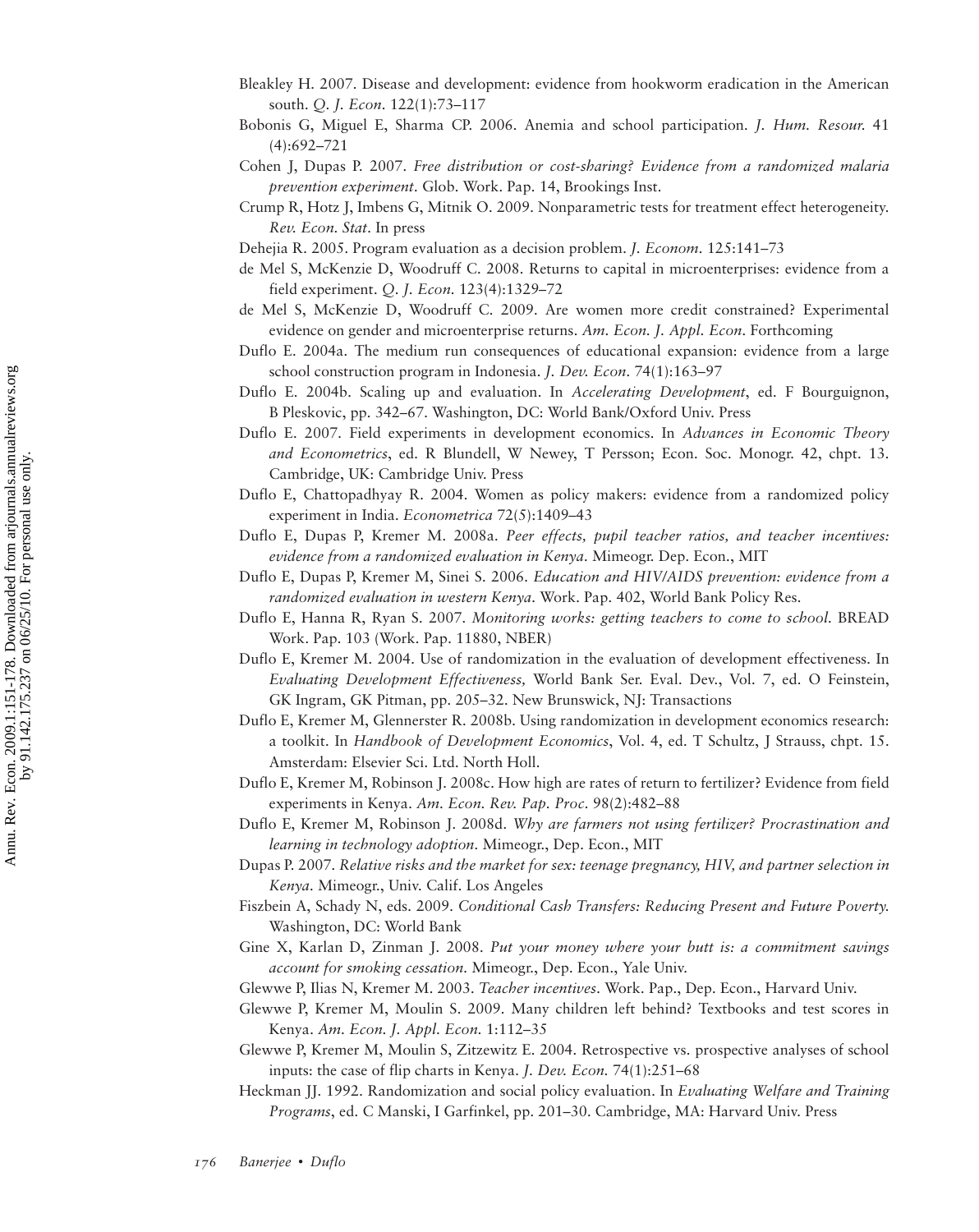- Heckman JJ, Ichimura H, Smith J, Todd P. 1998. Characterizing selection bias using experimental data. Econometrica 66:1017–98
- Heckman JJ, Ichimura H, Todd P. 1997a. Matching as an econometric evaluation estimator: evidence from evaluating a job training program. Rev. Econ. Stud. 64:605–54
- Heckman J, Leamers E. 2008. Handbook of Econometrics, Vol. 6B. Amsterdam: Elsevier Sci. Ltd. North Holl. 1054 pp.
- Heckman JJ, Lochner L, Taber C. 1999. Human capital formation and general equilibrium treatment effects: a study of tax and tuition policy. Fisc. Stud. 20(1):25–40
- Heckman JJ, Smith J, Clements N. 1997b. Making the most out of programme evaluations and social experiments: accounting for heterogeneity in programme impacts. Rev. Econ. Stud. 64:487–535
- Heckman JJ, Schmierer D, Urzua S. 2010. Testing the correlated random coefficient model. J. Econom. Forthcoming
- Heckman JJ, Urzua S, Vytlacil EJ. 2006. Understanding instrumental variables in models with essential heterogeneity. Rev. Econ. Stat. 88(3):389–432
- Heckman JJ, Vytlacil EJ. 2008a. Econometrics evaluation of social program part I: using the marginal treatment effect to organize alternative economic estimators to evaluate social programs and to forecast their effect in new environment. See Heckman & Leamers 2008, pp. 4779–874
- Heckman JJ, Vytlacil EJ. 2008b. Econometrics evaluation of social program part II: using the marginal treatment effect to organize alternative economic estimators to evaluate social programs and to forecast their effect in new environment. See Heckman & Leamers 2008, pp. 4875–5144
- Hirano K, Porter J. 2005. Asymptotics for statistical decision rules. *Econometrica* 71(5):1307–38
- Hsieh C-T, Urquiola M. 2006. The effects of generalized school choice on achievement and stratification: evidence from Chile's voucher program. J. Public Econ. 90:1477–503
- Imbens G, Angrist J. 1994. Identification and estimation of local average treatment effects. Econometrica 61(2):467–76
- Imbens G, Wooldridge JM. 2008. Recent developments in the econometrics of program evaluation. Mimeogr., Dep. Econ., Harvard Univ.; J. Econ. Lit. Forthcoming
- Karlan D, Zinman J. 2005. Observing unobservables: identifying information asymmetries with a consumer credit field experiment. Work. Pap. 94, Dep. Econ., Yale Univ.
- Karlan D, Zinman J. 2007. Expanding credit access: using randomized supply decisions to estimate the impacts. Mimeogr., Dep. Econ., Yale Univ.
- Karlan D, Zinman J. 2008. Credit elasticities in less developed countries: implications for microfinance. Am. Econ. Rev. 98(3):1040–68
- Kremer M, Holla A. 2008. Pricing and access: lessons from randomized evaluation in education and health. Mimeogr., Dep. Econ., Harvard Univ.
- Kremer M, Miguel E. 2007. The illusion of sustainability. Q. J. Econ. 122(3):1007–65
- Kremer M, Miguel E, Thornton R. 2007. Incentives to learn. Work. Pap. 10971, NBER; Rev. Econ. Stat. Forthcoming
- Manski C. 2000. Identification problems and decisions under ambiguity: empirical analysis of treatment response and normative analysis of treatment choice. J. Econom. 95:415–42
- Manski C. 2002. Treatment choice under ambiguity induced by inferential problems. J. Stat. Plan. Inference. 105:67–82
- Manski C. 2004. Statistical treatment rules for heterogeneous populations. Econometrica. 2 (4):1221–46
- McKenzie D, Woodruff C. 2008. Experimental evidence on returns to capital and access to finance in Mexico. World Bank Econ. Rev. 22(3):457–82
- Miguel E, Kremer M. 2004. Worms: identifying impacts on education and health in the presence of treatment externalities. Econometrica. 72(1):159–217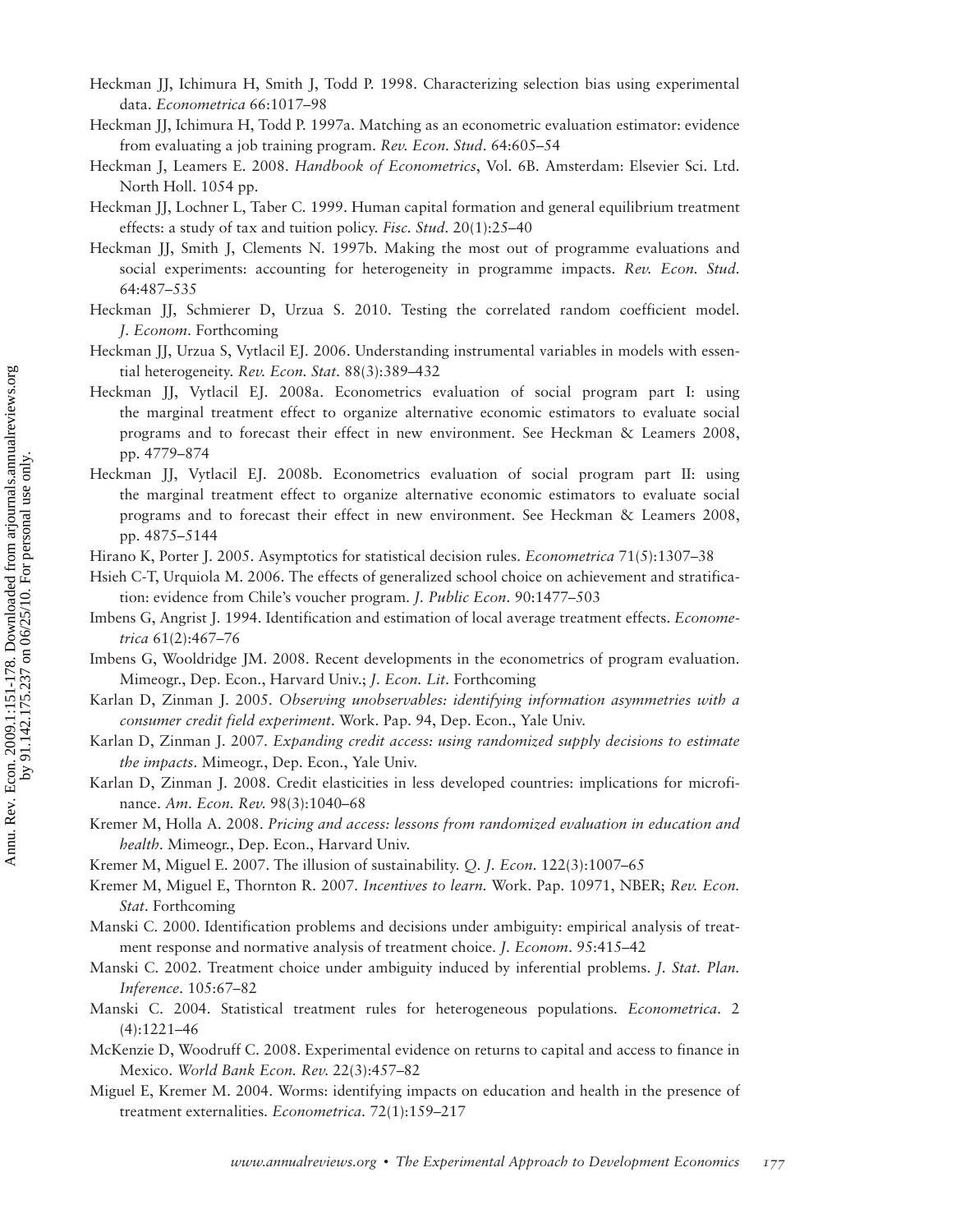- Olken B. 2007. Monitoring corruption: evidence from a field experiment in Indonesia. J. Polit. Econ. 115(2):200–49
- Rodrik D. 2008. The new development economics: we shall experiment, but how shall we learn? Mimeogr., Dep. Econ., Harvard Univ.

Rubin D. 2006. Matched Sampling for Causal Effects. Cambridge, UK: Cambridge Univ. Press

- Topalova P, Duflo E. 2003. Unappreciated service: performance, perceptions, and women leaders in India. Mimeogr., MIT
- Thornton R. 2007. The demand for and impact of HIV testing. Evidence from a field experiment. Am. Econ. Rev. 98(5):1829–63
- Todd P, Wolpin KI. 2006. Using experimental data to validate a dynamic behavioral model of child schooling: assessing the impact of a school subsidy program in Mexico. Am. Econ. Rev. 96 (5):1384–417
- World Bank. 2008. De nouveaux modes de gestion pour accroitre les performances de l'enseignement primaire malgache. Work. Pap., World Bank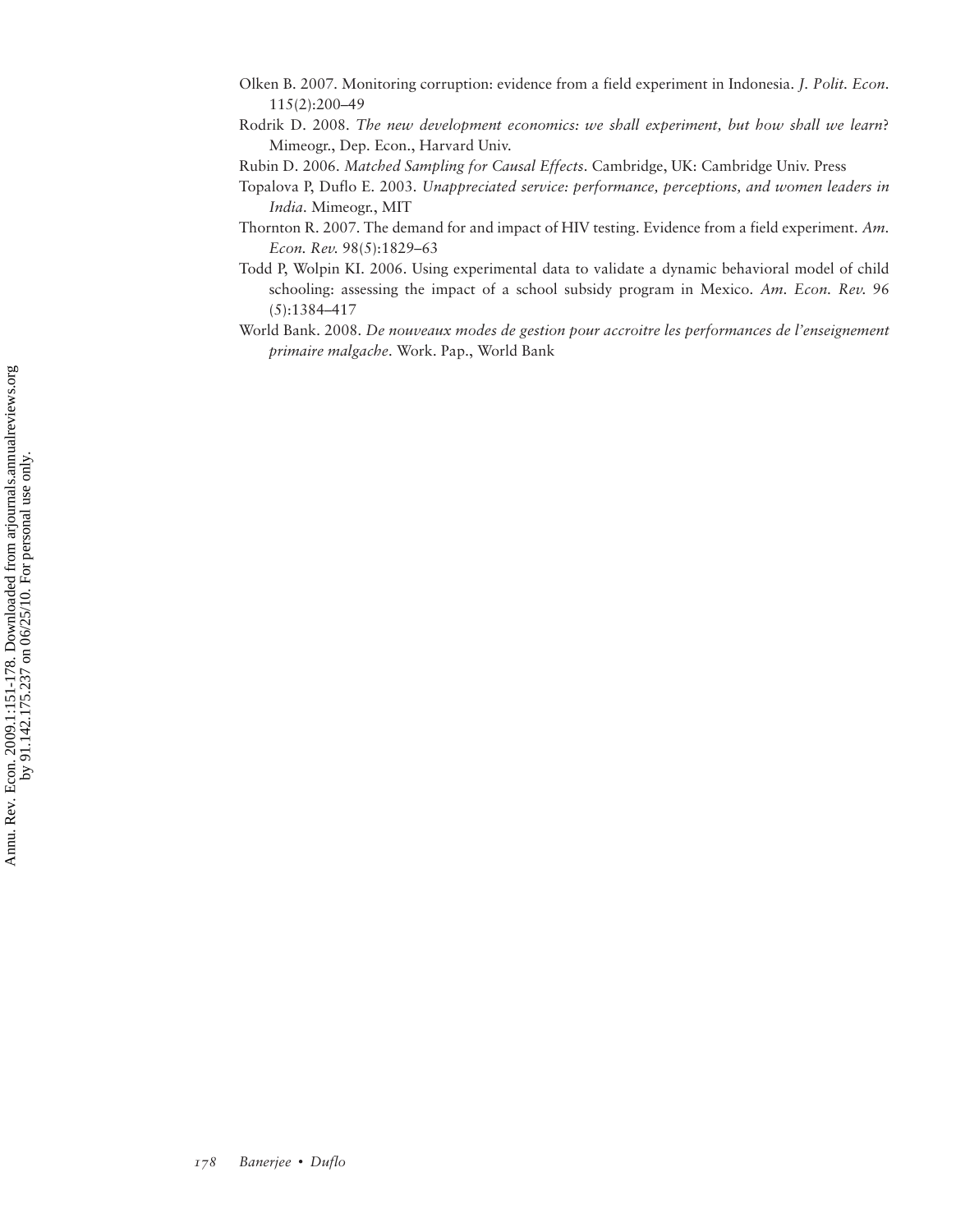# $\overline{R}$

Annual Review of Economics

### **Contents**

Volume 1, 2009

| Some Developments in Economic Theory Since 1940: An Eyewitness Account              |
|-------------------------------------------------------------------------------------|
| School Vouchers and Student Achievement: Recent Evidence and Remaining<br>Questions |
| Organizations and Trade                                                             |
| The Importance of History for Economic Development                                  |
| Technological Change and the Wealth of Nations                                      |
| CEOs                                                                                |
| The Experimental Approach to Development Economics                                  |
| The Economic Consequences of the International Migration of Labor                   |
| The State of Macro                                                                  |
| Racial Profiling? Detecting Bias Using Statistical Evidence                         |
| Power Laws in Economics and Finance                                                 |
| <b>Housing Supply</b>                                                               |